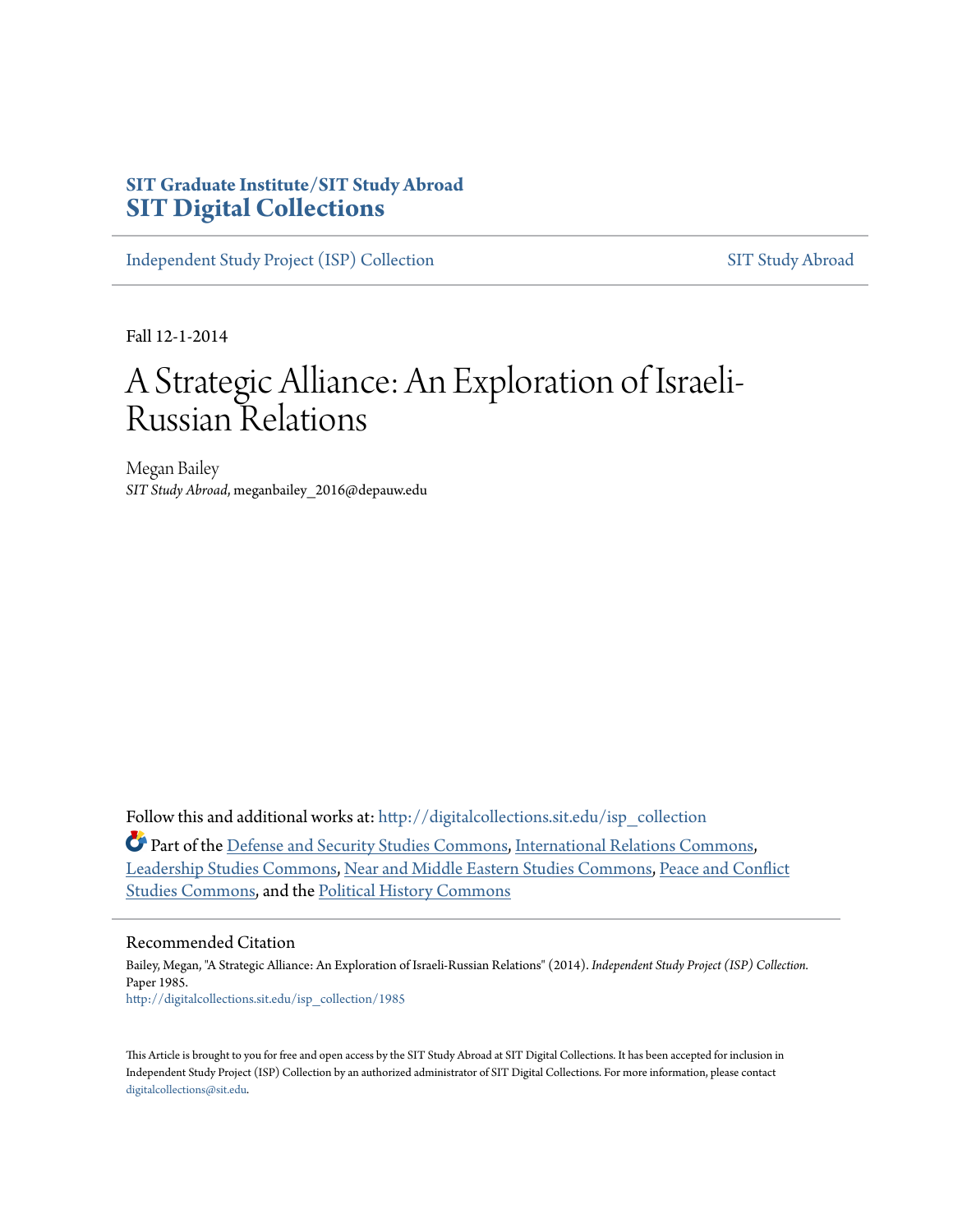A Strategic Alliance: An Exploration of Israeli-Russian Relations

By Megan Bailey

Fall 2014

International Studies and Multilateral Diplomacy Dr. Gyula Csurgai

DePauw University Political Science major, French and economics minors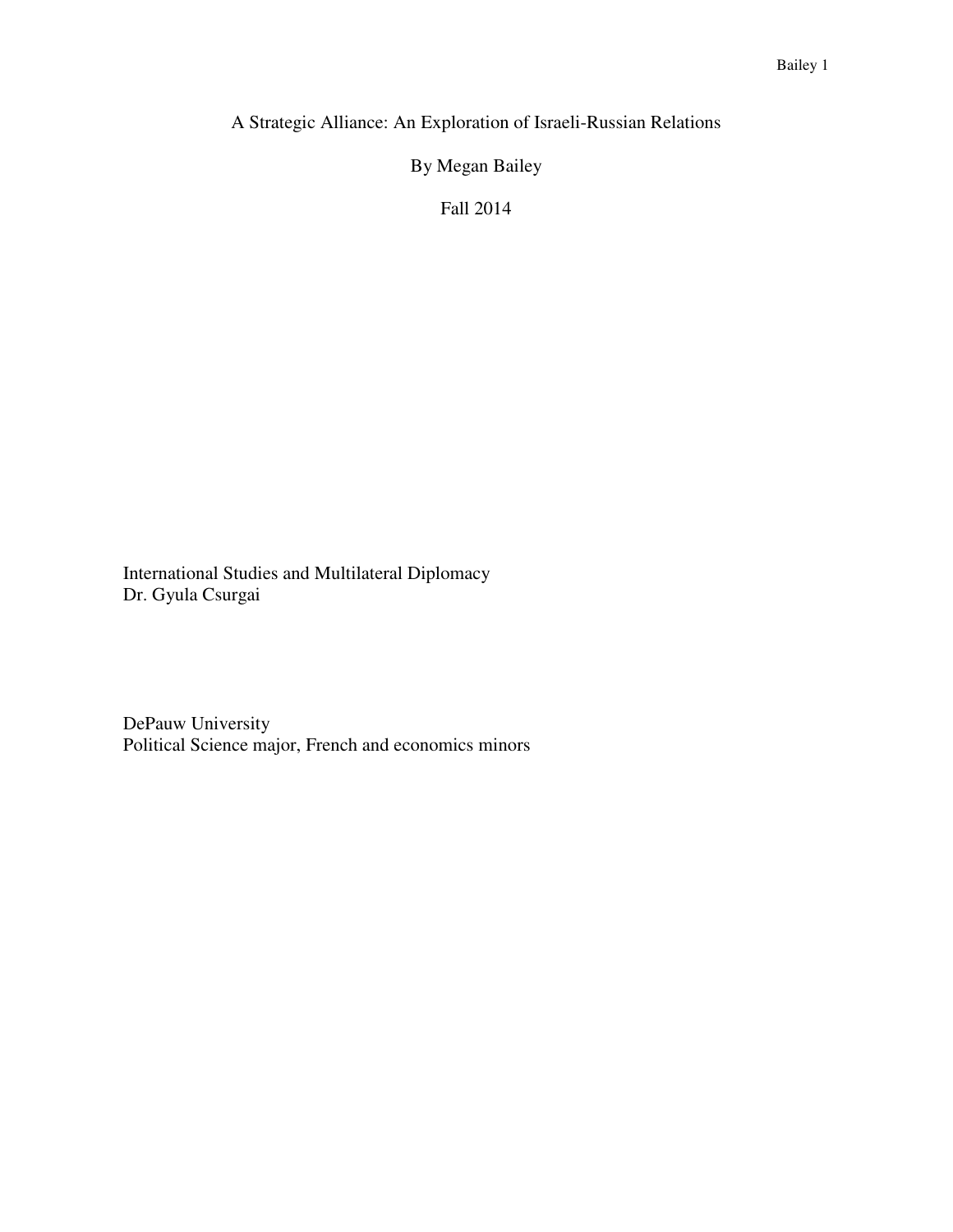#### **Abstract**

This paper offers an exploration of various facets of the Israeli-Russian political relationship. The positive relationship between the two states seems unlikely considering each state's history and strategic alliances, though Israel and Russia have endeavored towards a strong working relationship since the disintegration of the Soviet Union in the early 1990s. This paper first explores the history of the relationship between the former Soviet Union/Russia and Israel from the formation of Israel in 1948 to the present day. The historical arc is used in an attempt to explain the development of the current relationship. Next, this paper explains the current status of the relationship, particularly through Vladimir Putin's leadership of Russia and his diplomatic relationship with Israeli leaders Ariel Sharon and Benjamin Netanyahu. I then turn to the multiple facets of the strategic alliance, including military, economic, technological, and cultural partnerships. Lastly, this paper summarizes the implications of the Israeli-Russian alliance on Middle Eastern and international geopolitics.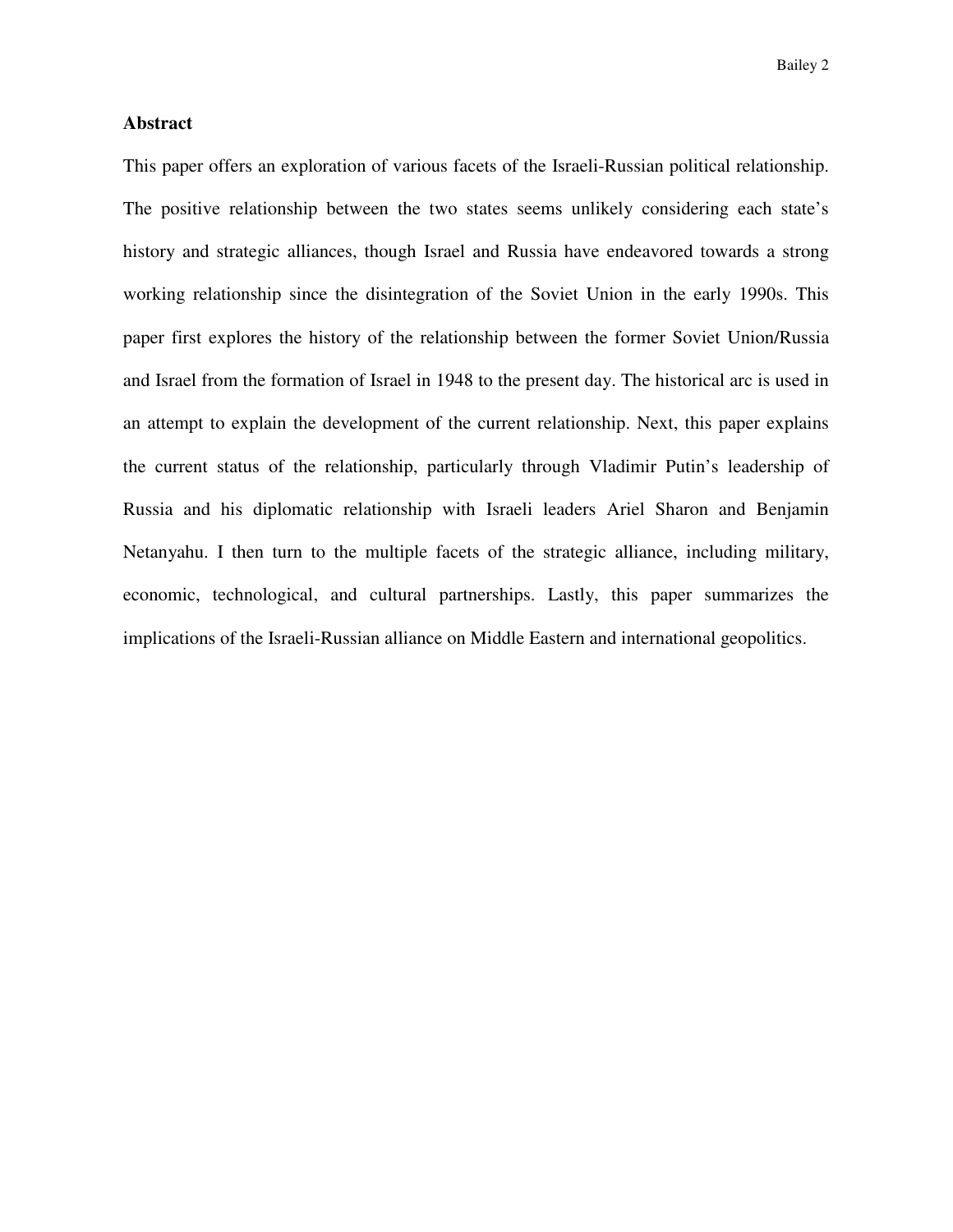### **Preface**

As I contemplated my Independent Study Project, the relationship between Israel and Russia was nowhere near my mind. In fact, I had no idea that such a relationship existed. I believed that Israel felt the same way as Western Europe and the United States in regarding Russia. The topic came to my intention one day during class at the SIT office when Dr. Csurgai mentioned the growing alliance between Israel and Russia. He chuckled, adding, "That would make a great ISP." From then, my interest was piqued and I began my initial research.

Now, two months later, I feel I have added to the academic literature on the topic. The relationship is fascinating, especially considering the history and environments in both Israel and Russia. Like the idea for my project, the alliance is unexpected, but surprisingly satisfying to research and on which to report. I must thank Dr. Csurgai for inspiring me to this topic, as it is research I hope to continue when I return to the United States.

In the end, the Israeli-Russo relationship should be examined for its uniqueness and additions to world politics. My examination of the topic has changed my perspective on the Middle East, and I hope my work inspires further exploration, too.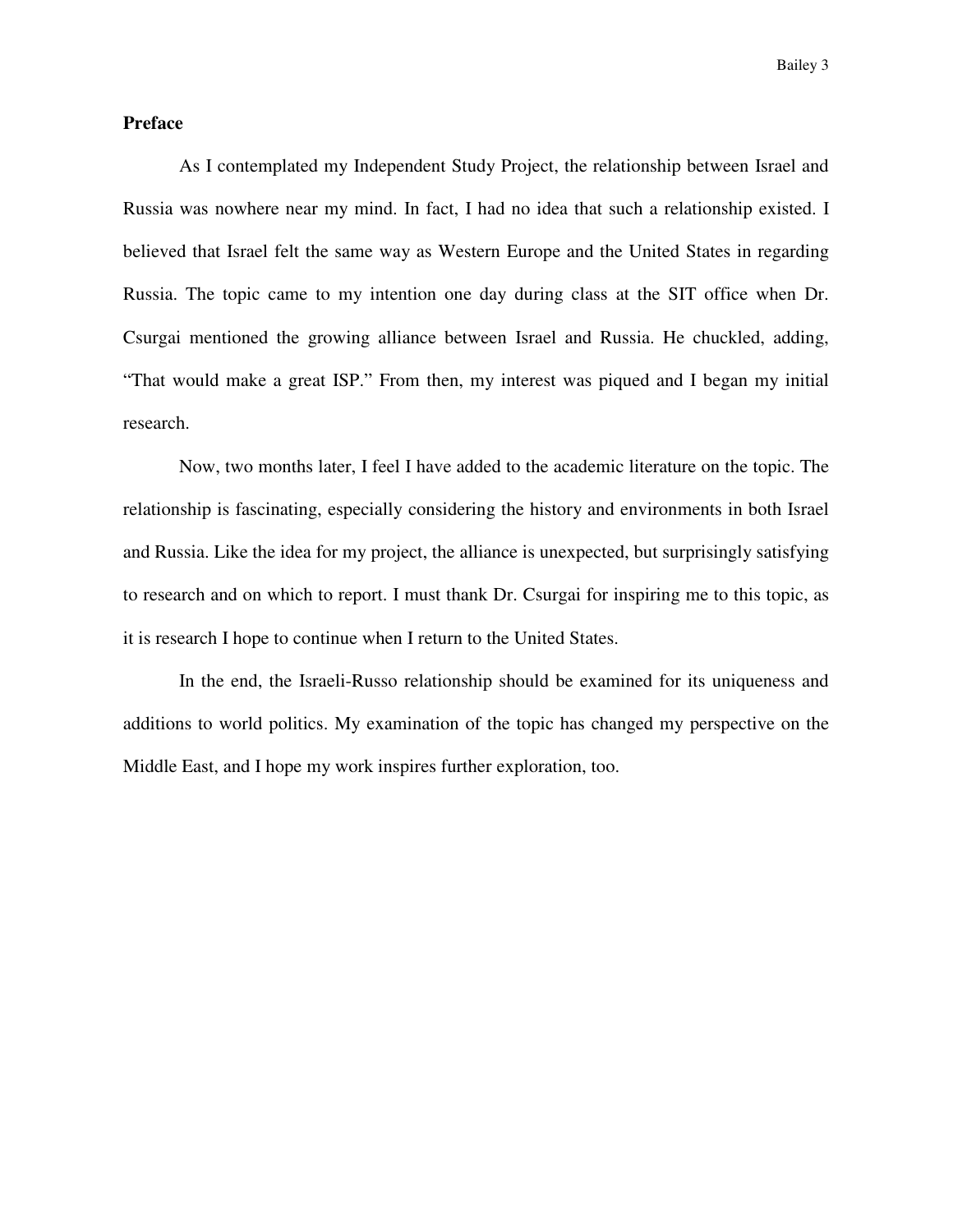#### **Acknowledgements**

I would like to thank the program director and coordinator, Dr. Gyula Csurgai and Aline Dunant, for academic advice on my Independent Study Project, as well as support and flexibility throughout the independent research period.

I would like to thank my parents, Tom and Beth Bailey, for providing me the opportunity to study in Switzerland and participate in the SIT program.

Lastly, I would like to recognize my interviewees and thank them for their time and consideration.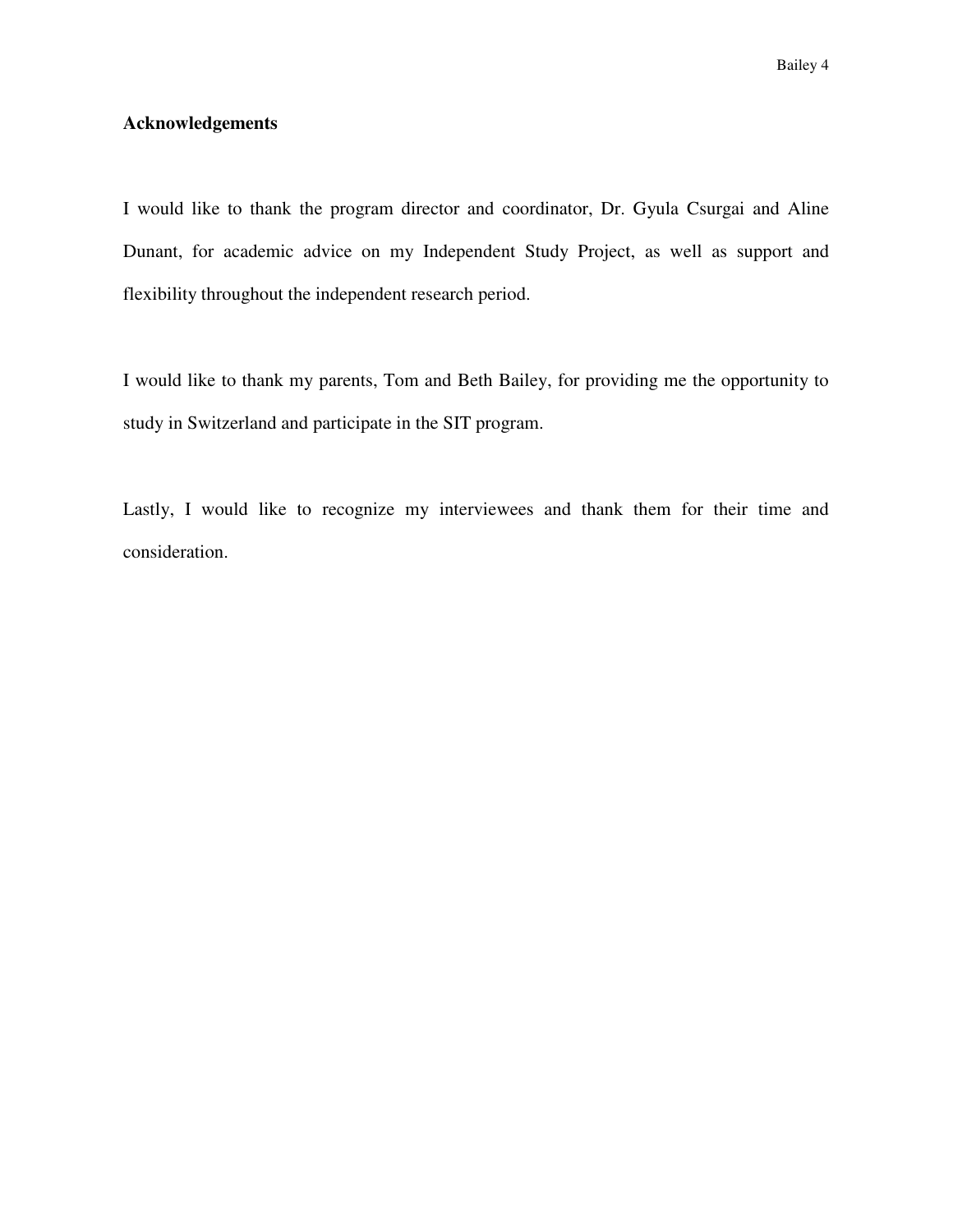## **Table of Contents**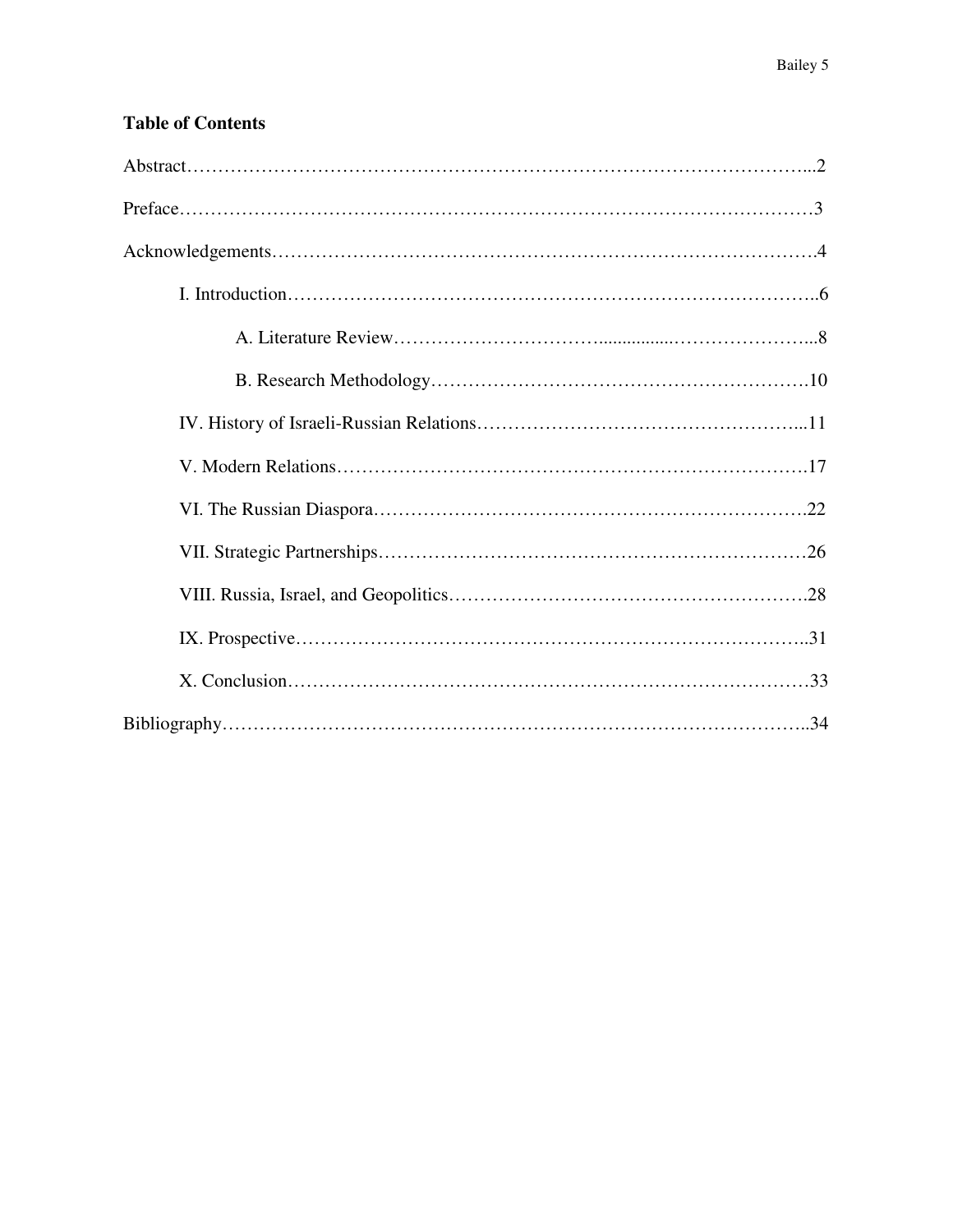#### **Introduction**

 Without the Soviet Union, Israel's formation in 1947 and independence on 14 May 1948 would have been impossible. However, the Soviet Union's support for a Zionist state and the Partition Plan seems to directly contradict the rampant anti-Semitism present in the former Soviet Union, as well as Russia's positive relationships with Arab states in the Middle East. The relationship between Israel and Russia came to a halt during the  $1950s<sup>1</sup>$ , and remained at a standstill until the dissolution of the Soviet Union in the early 1990s. Despite the lingering differences in philosophy and ideology, Russia and Israel have constructed a strategic alliance, impressively strong since Russia's diplomatic re-recognition of Israel in  $1991<sup>2</sup>$ 

 The relationship is complex and multifaceted, including diplomatic support, military contracts and practice, cultural and customs unions, technological cooperation, and energy contracts. Additionally, Israel became the number one destination for post-Soviet Union Jew migration, thus a large Russian-Jewish diaspora exists in Israel. In fact, Israel absorbed over one million Russian Jews, whom increased Israel's population by approximately eighteen percent.<sup>3</sup> The diaspora community has kept its networks in Russia, therefore increasing the connections between the two states.

 This paper seeks to explain the development of the current relationship by examining history, recognizing both the depth and breadth of the current alliance between Israel and Russia. Through an understanding of the diplomatic relations between Israel and Russia, this

<sup>&</sup>lt;sup>1</sup> Mark N. Katz, "Putin's Pro-Israel Policy," *Middle East Quarterly* 12 (2005): 51.

<sup>2</sup> "A Hazy Landmark," *Transitions Online*, 2 May 2005.

 $3$  Larissa Remennick, "Transnational community in the making: Russian Jewish immigrants of the 1990s in Israel," Journal of Ethnic and Migration Studies 28 (2002): 516.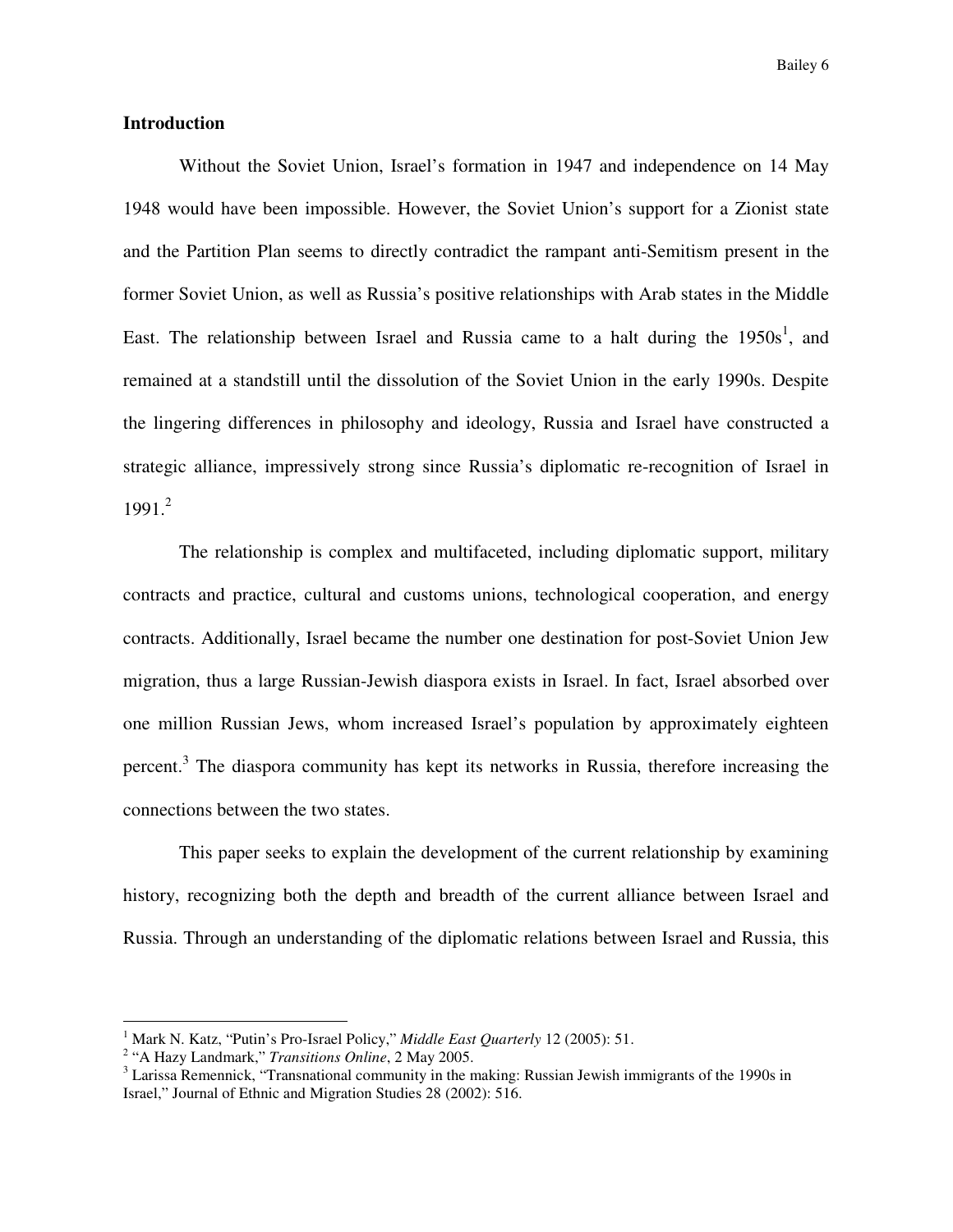paper will show the implications of this relationship for the geopolitics of the Middle East, particularly relating to the United States of America.

 I begin with the history of Israel, the early relationship between the Jewish Agency and the Soviet Union, through the 1990s and to the current status under Vladimir Putin and Benjamin Netanyahu. Through this history, I will show the growth of the relationship and the motivating factors for continued development. Next, I turn towards the Russian diaspora in Israel. I will explain how the diaspora has influenced the development of Israel, Israeli culture, and lobbied for continued relations with Russia despite the anti-Semitism in their former homeland. Then, I will explain the strategic partnerships between the two nations: military, technological, energy, and cultural. Each of these subsections highlights the extent of Russia's involvement in Israel and vice-versa. This paper will conclude with an explanation of the geopolitical situation in the Middle East regarding Israel, Russia, and the United States. The Israeli-Russian relationship is unexpected, but verifiably functional and robust in the world political arena.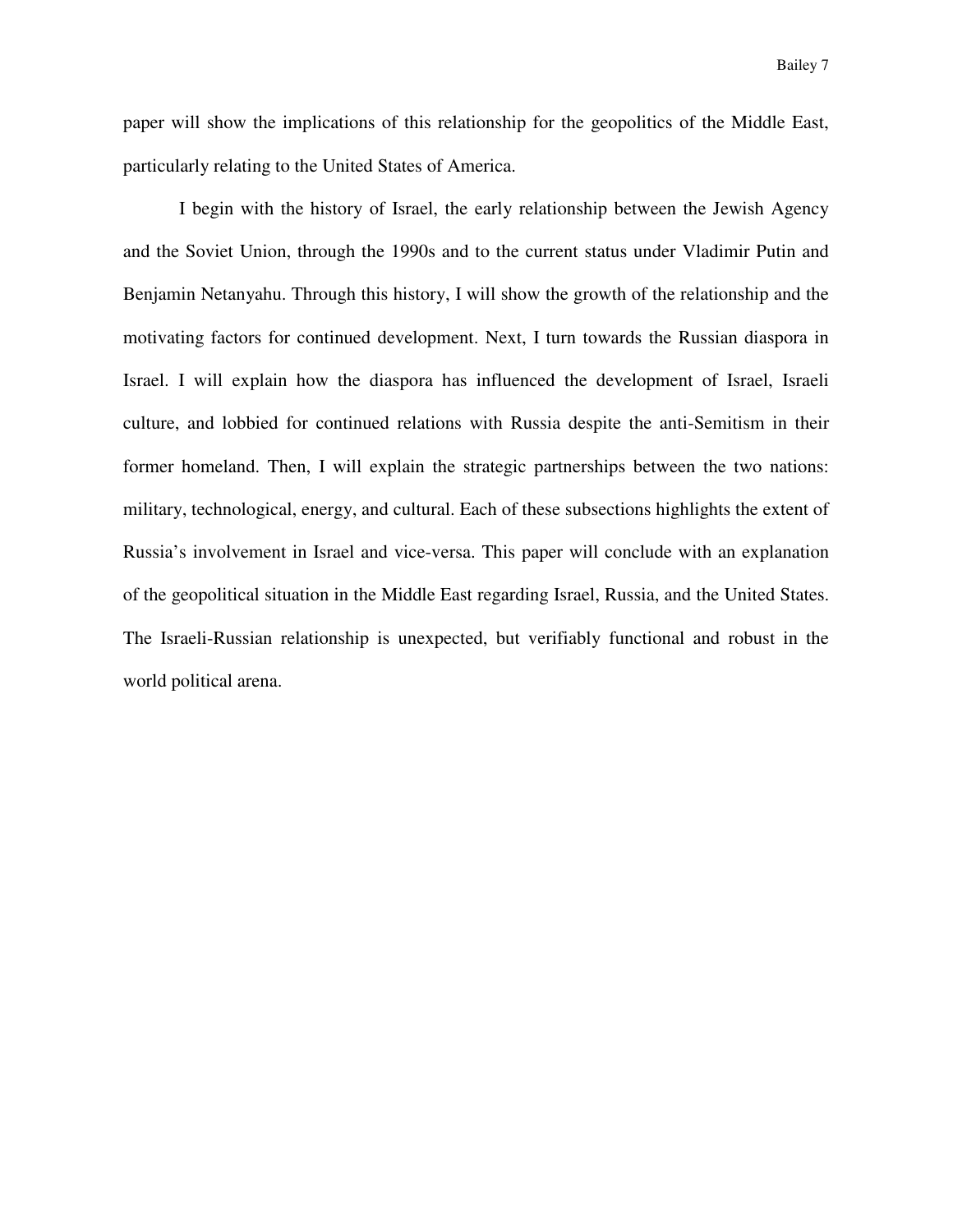#### **Literature Review**

The literature available for this topic was limited, though there was certainly enough academic literature to form a comprehensive perspective on Israeli-Russo relations. In general, I believe the relationship between these two states has flown under the radar, thus the restricted nature of previous academic analysis.

My first set of sources is historical, academic articles. These journals provide a history of the relationship, mostly from the strategic perspective of the Soviet Union. As Israel was a fledgling country, the literature suggests that almost any alliance would have been helpful; the Soviet Union, however, walked a tenuous line after World War II and into the 1990s, thus the relationship has been framed as a strategic move on the part of the former Soviet Union and Russia. Only the more recent literature has addressed the Israeli benefits of this relationship.

The second set of sources is also historical, but focus on sociological and anthropological information. The Russian-Jewish diaspora in Israel has had a profound effect on the relationship between the two countries, as well as Israeli internal politics. I used these articles to develop my understanding of the cultural relationship between the two, in addition to the fundamental internal forces driving the relationship. These sociological and anthropological articles describe the Russian diaspora and the Israeli absorption of over one million Russian-Jews.<sup>4</sup> Understandably, these works are only from the Israeli perspective.

The third and final set of sources I utilize is news articles, mostly recent, that comment equally on Israel and Russia's motives in the relationship. These articles show the "landmarks" of recent relations, especially new contracts, diplomatic trips, and customs agreements. Through this variety of articles, I pieced together a landscape of modern Israeli-Russian relations. The news articles paint the relationship in both a positive and negative

<sup>&</sup>lt;sup>4</sup> Mark N. Katz, "Putin's Pro-Israel Policy," 57.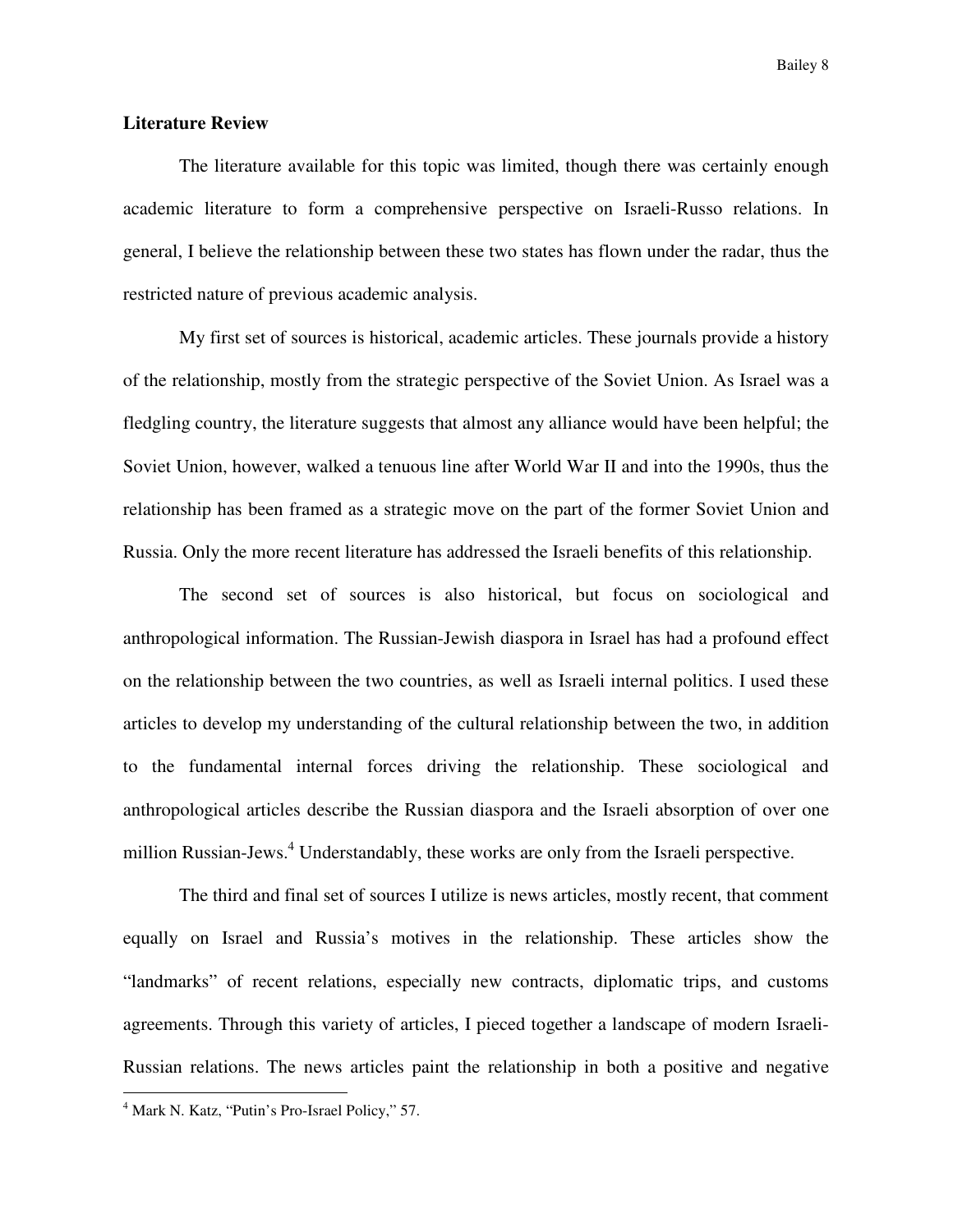light. For example, some Israeli news sources call for attentiveness towards the relationship, stating that the strategic alliance may benefit Russia more than Israel.<sup>5</sup> Others point to Russia's continued relationship with Israel's enemies: Iran and Saudi Arabia. On the opposing side, these articles promote the relationship by highlighting the similarities between the Russian government and Israeli government, as well as each state's devotion to fighting broadly defined "terrorism" both at home and abroad.<sup>6</sup>

Within the past five years, there have been a few books written on the strategic alliance between these two states, though I was unable to gain access to these materials through either inter-library loan or the United Nations library at Geneva. These books are comprehensive, and should be considered in a complete analysis of the Israeli-Russian relationship. However, the newness of these books as well as the limited nature of the academic literature suggests that this subject must be explored in greater depth. I hope that this academic work may be used as a guide and amalgamation of current information.

<sup>5</sup> Azriel Bermant, "Israel should beware ally Russia," *The Jewish Chronicle Online*, 23 September 2014.

<sup>6</sup> Dorit Goldender, "Russia and Israel: Strategic Partners that Sing the Same Folk Songs," *International Affairs (Moscow)* 17 (2011): 124.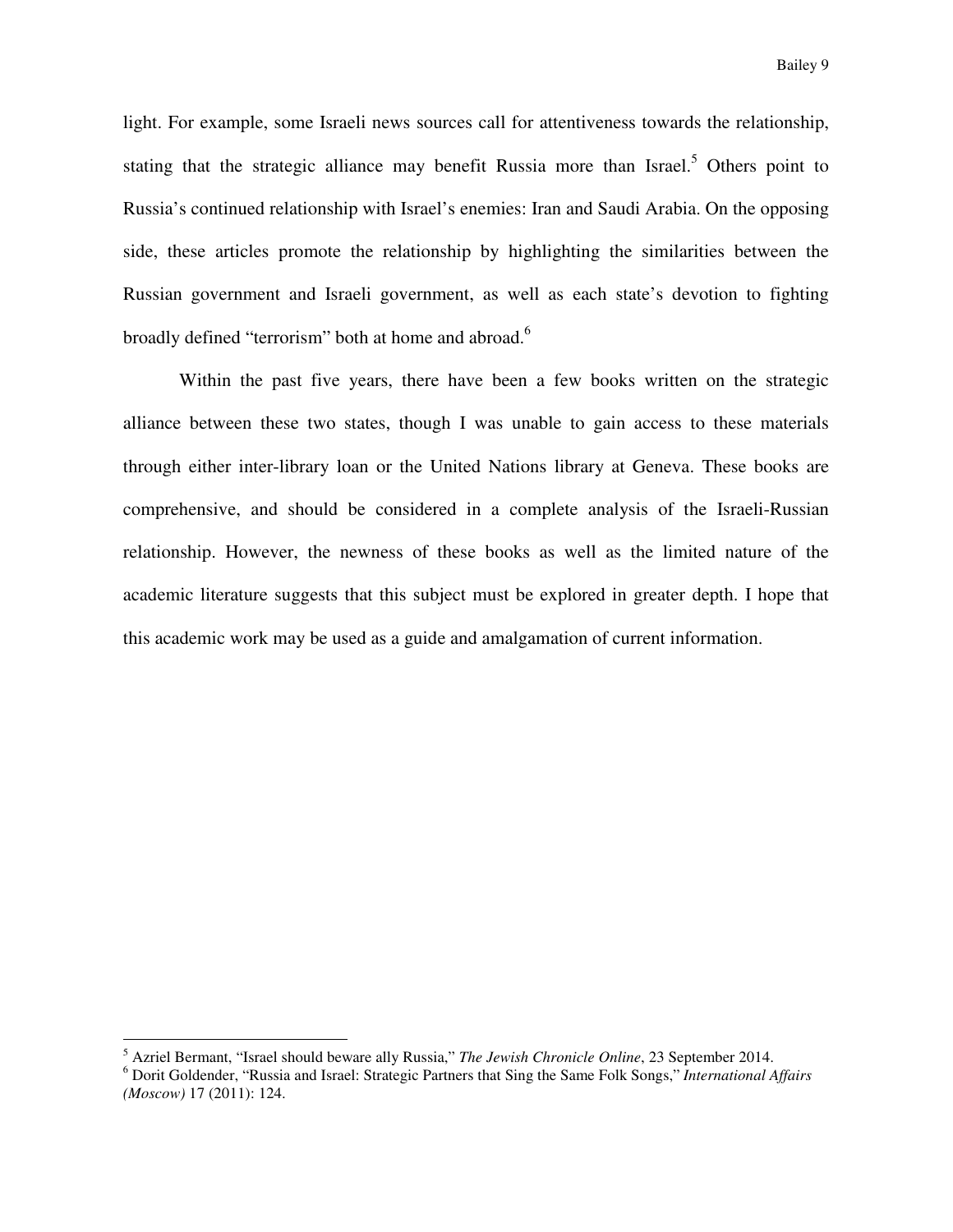Bailey 10

#### **Research Methodology**

My academic research was conducted primarily through the examination of academic and news articles available from reputable academic search catalogs. The articles are from a variety of sources, providing a broad perspective on my topic. The news articles were not academic sources, but were verified and used to piece together the current state of affairs between Israel and Russia. The research, therefore, was primarily qualitative and not quantitative.

 A majority of my work was conducted at the United Nations Library in Geneva, Switzerland, as well as in Nyon, Switzerland and Commugny, Switzerland. Most sources came from online catalogs accessed through my membership with DePauw University's databases, though a few were found through InterLibrary Loan and with help from the staff at the United Nations Library.

 In addition, I conducted four interviews in conjunction with my analysis of written works. I attempted to interview a variety of individuals: a professor and expert in Middle Eastern Studies, Dr. Jubin Goodarzi; a Russian Jew who emigrated from Russia during the 1980s, Mr. Alex Safronsky; a former journalist with knowledge on the relationship, Mr. Noel Howell; and expert on Soviet Union/Russian foreign policy, my anonymous interviewee. Each of these interviews lasted between forty-five minutes and an hour and took place near Geneva, Switzerland. There were no specific ethical concerns in my research, though I addressed the ethical considerations of anonymity, confidentiality, and direct quoting specifically during each of my interviews.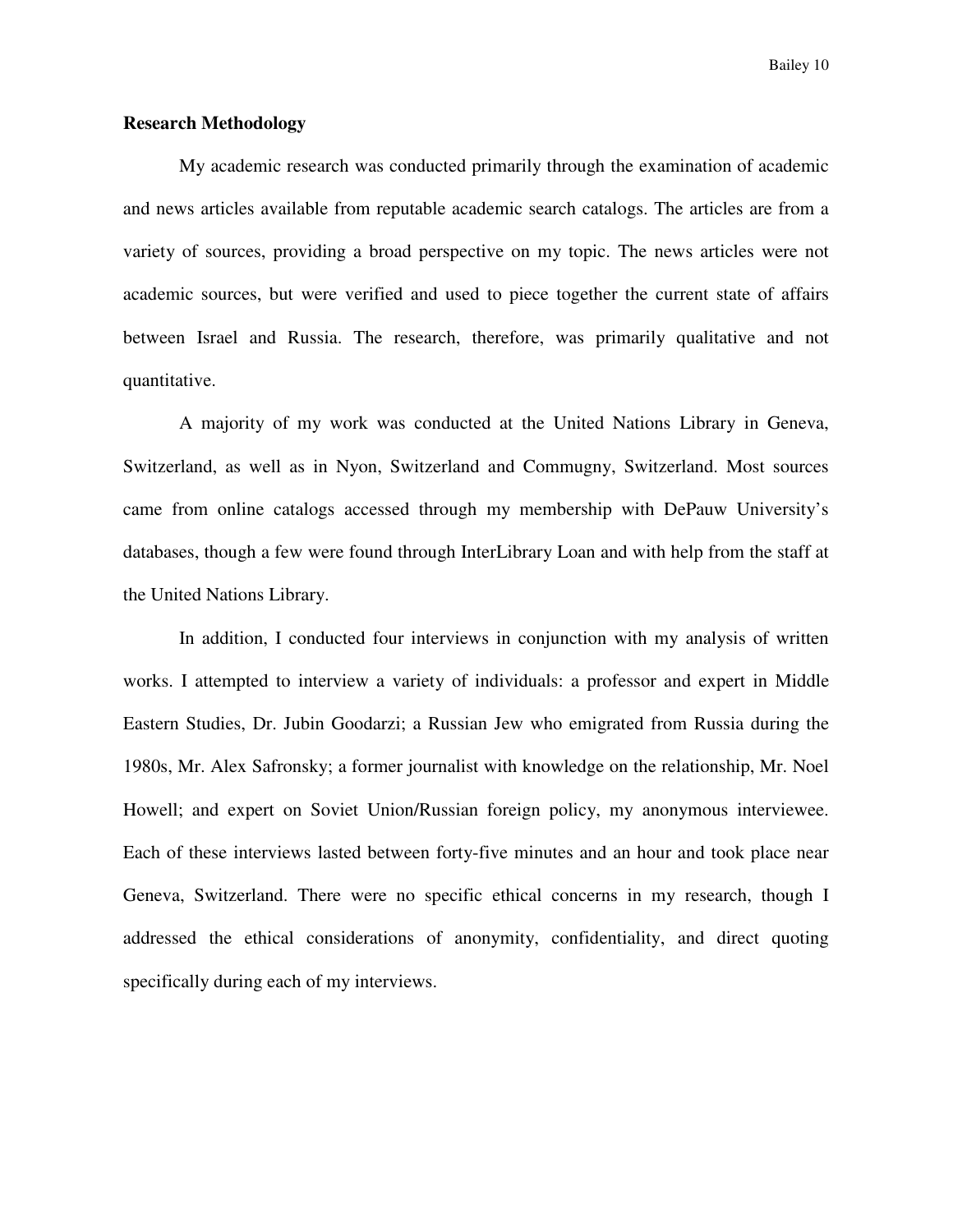Bailey 11

#### **History of Israeli-Russia Relations**

Since the early  $20<sup>th</sup>$  century, the Israeli-Arab conflict has led to the Jewish question: should Israel be an independent state? Some Jews turned towards Zionism, the nationalist belief dictating the creation and continuation of an Israeli homeland and the right of return for all Jewish people.<sup>7</sup> This question divided states into two groups: those supporting the twostate solution, and those supporting an Arab nation, not an Israeli-Arab nation. During World War II, the Soviet Union annexed large parts of Eastern Europe, bringing over two million Jews into the USSR.<sup>8</sup> The Soviet Union, however, took a contradictory position on the Jewish question. They supported Zionism in the case of Israel, but perpetuated deep and institutionalized anti-Semitism at home. Jews were removed from political leadership and most Jewish and Yiddish-speaking cultural institutions were closed.

Before the second World War, Stalin suggested a combination Jewish-Arab state, but the official position of the Soviet Union switched as the post-World War II "Great Power" struggle became evident.<sup>9</sup> The USSR was faced with combatting the United States and Great Britain for global hegemony, and the Middle East was quickly becoming the arena for that fight. Lauren Rucker suggests that, "Moscow concluded that if the Soviet Union was to succeed in weakening Great Britain in the Middle East, the Zionist movement was the only means of doing so."<sup>10</sup> The choice to support Israel, therefore, had little to do with Zionist ideology, but rather the Soviet Union's self-interest and provisions to continue its role as a world power. Stalin viewed Zionism as a political tool, and manipulated the world stage to

<sup>7</sup> Gideon Lichfield, "Russia Invades the Middle East," *New Statesman* 134 (2005): 34.

<sup>&</sup>lt;sup>8</sup> Laurent Rucker, "Moscow's Surprise: The Soviet-Israeli Alliance of 1947-1949" (working paper, Woodrow Wilson International Center for Scholars), 1.

<sup>&</sup>lt;sup>9</sup> Anonymous, interview by Megan Bailey, 14 November 2014.

 $10^{10}$  Rucker, "Moscow's Surprise," 33.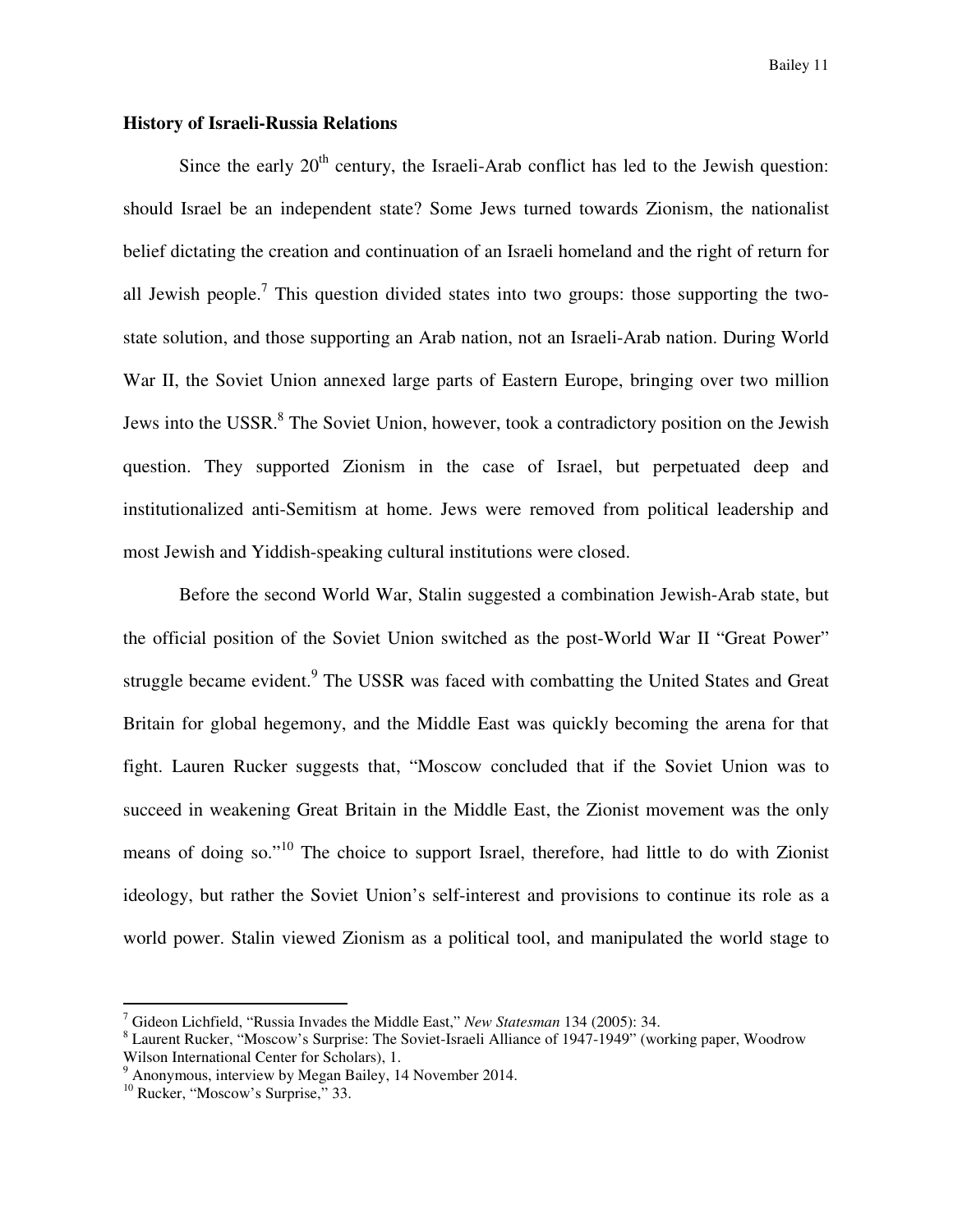use it as such. In April 1947, the then Soviet Minister of Foreign Affairs Andrei Gromyko announced the USSR's newfound support for an independent Jewish state.<sup>11</sup>

On 29 November 1947, the United Nations held a vote in consideration of the twostate plan: the creation of Palestine and Israel and the end of British mandate.<sup>12</sup> The Soviet Union voted yes, while also ensuring the votes of Belarus, Ukraine, Poland, and Czechoslovakia. With coercion and political strategy, the Soviet Union almost guaranteed the creation of Israel, the Zionist state. In May 1948, the USSR became the first country to grant the newly founded Israel with de jure recognition.<sup>13</sup> Moscow's support continued when Israel suggested an arms contract in late 1948. Israel and Russia sent diplomatic envoys back and forth, and some Israeli ambassadors suggested outward support for the USSR in the Cold War. Israel stayed in the Soviet Union's good graces until the early 1950s, when all relations came to a halt. Stalin had allowed the relationship to continue because he calculated that the benefits of an Israeli relationship outweighed the  $costs<sup>14</sup>$ ; this attitude distorted as Israel turned Westward and the status quo in the Middle East shifted.

In the 1950s and 1960s, a myriad of Arab regimes with nationalist and socialist ideologies rippled through the Middle East. Iraq ended its monarchy in 1958; Syria's revolt was complete by 1963; many others followed suit.<sup>15</sup> Israel's alliance no longer appealed to the Soviet Union, as it instead envisioned a Middle East of socialist nations with the USSR as their model. With Israel planted firmly in Western hands, particularly those of the United States, Moscow found it necessary to take action to secure their role as a Great Power as the

<sup>&</sup>lt;sup>11</sup> Vladislav Zubok, "The Soviet Union and the Establishment of Israel," in *Harry S. Truman, the State of Israel, and the Quest for Peace in the Middle East*, ed. Michael J. Devine (Kirksville, MO: Truman State University Press, 2009), 76.

<sup>&</sup>lt;sup>12</sup> Rucker, "Moscow's Surprise," 20.

<sup>13</sup> Anonymous, 14 November 2014.

<sup>&</sup>lt;sup>14</sup> Rucker, "Moscow's Surprise," 36.

<sup>&</sup>lt;sup>15</sup> Jubin Goodarzi, interview by Megan Bailey, 11 November 2014.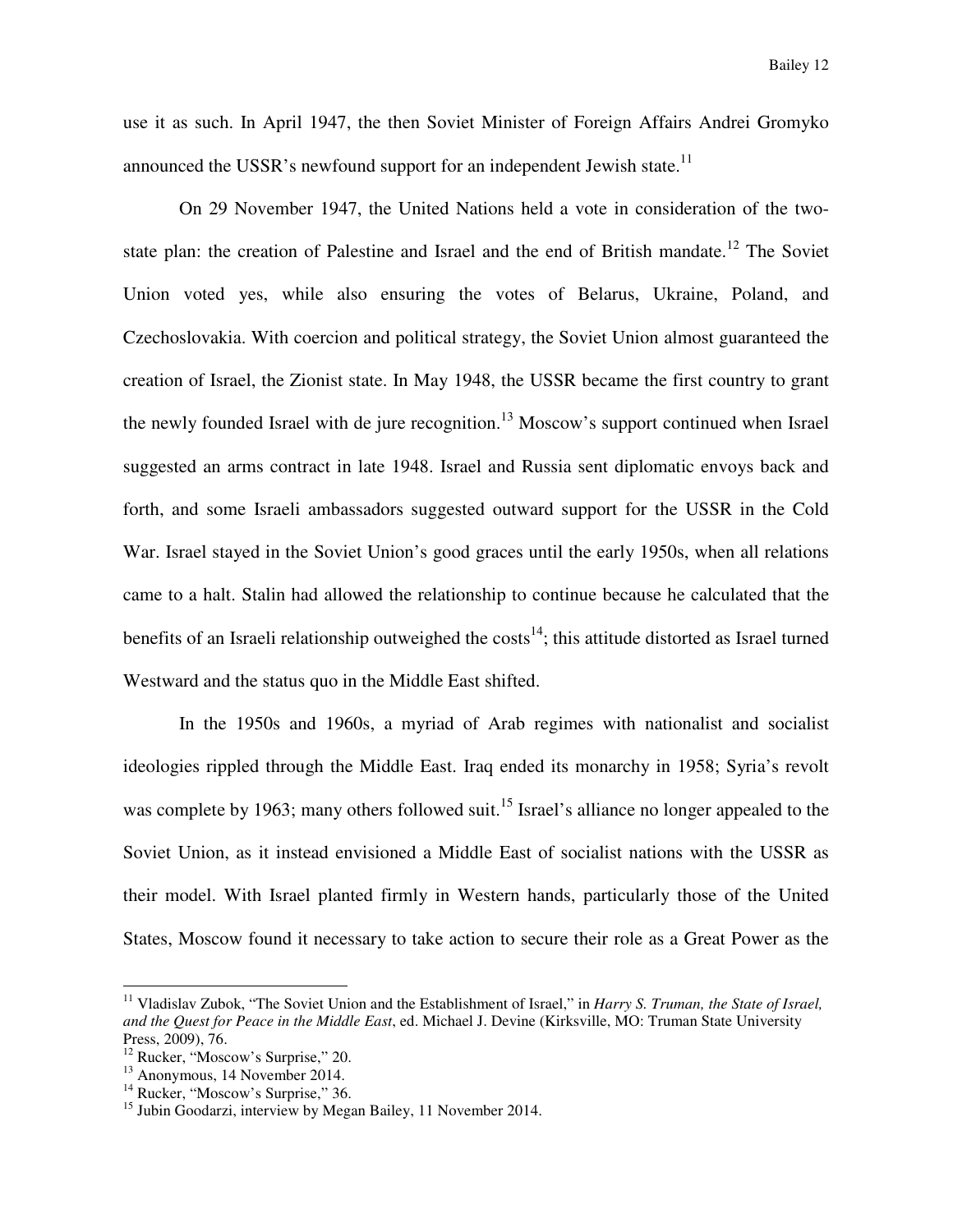Cold War escalated. "The competition and rivalry of the superpowers in the Middle East was a central, if not dominant theme, in international relations."<sup>16</sup> The USSR gained the alliance of numerous Arab countries as it shifted its focus from Israel: Iran, Iraq, Syria, Saudi Arabia, and Turkey. By the 1970s, the Soviet Union was the number one supplier of arms to the Middle East, though Israel relied first on France, and then the United States to provide its weapons.<sup>17</sup>

Though the Soviet Union had supported Zionism during Israel's creation, it declared Zionism as a form of racism in the 1960s. The opinion intensified in conjunction with the mounting tensions in the Middle East, especially with the Six-Day War, during which Moscow supported the Arab side.<sup>18</sup> The KGB circulated propaganda with anti-Zionist messages and a majority of these pamphlets condemned Zionism as the next Nazism.<sup>19</sup> Yuri Ivanavov, a popular Soviet propagandist, published numerous works declaring that Zionism was the next big world threat, that it was implementing a class system, and "dividing the Israeli working people by which the ruling class ensures itself freedom of maneuver and effective control and the opportunity to incite and fan racialism."<sup>20</sup> Despite the large Jewish population in the Soviet Union and the USSR's anti-Semitic sentiments, no Russian Jews were allowed to immigrate to Israel. The Soviet Union voted yes on the 1975 United Nations Resolution 3379, which declared Zionism as racism and affirmed Palestine's role as an observer nation in the United Nations General Assembly.<sup>21</sup> This resolution was revoked in 1991, aligning with the disbanding of the Soviet Union and the end of the Cold War.

<sup>16</sup> Bernard Reich and Stephen Gotowicki. "The United States and the Soviet Union in the Middle East," in *The Decline of the Soviet Union and the Transformation of the Middle East*, Boulder: Westview Press, 1994.

<sup>&</sup>lt;sup>17</sup> Goodarzi, 11 November 2014.

<sup>18</sup> Mark N. Katz, "Putin's Pro-Israel Policy," 51.

<sup>&</sup>lt;sup>19</sup> Yuri Ivanov, "CAUTION: ZIONISM! Essays on the ideology, practice, and organisation of Zionism," Moscow: Progress Publishers, 1970.

 $20$  Ibid.

<sup>&</sup>lt;sup>21</sup> Reich and Gotowicki, "The United States and the Soviet Union."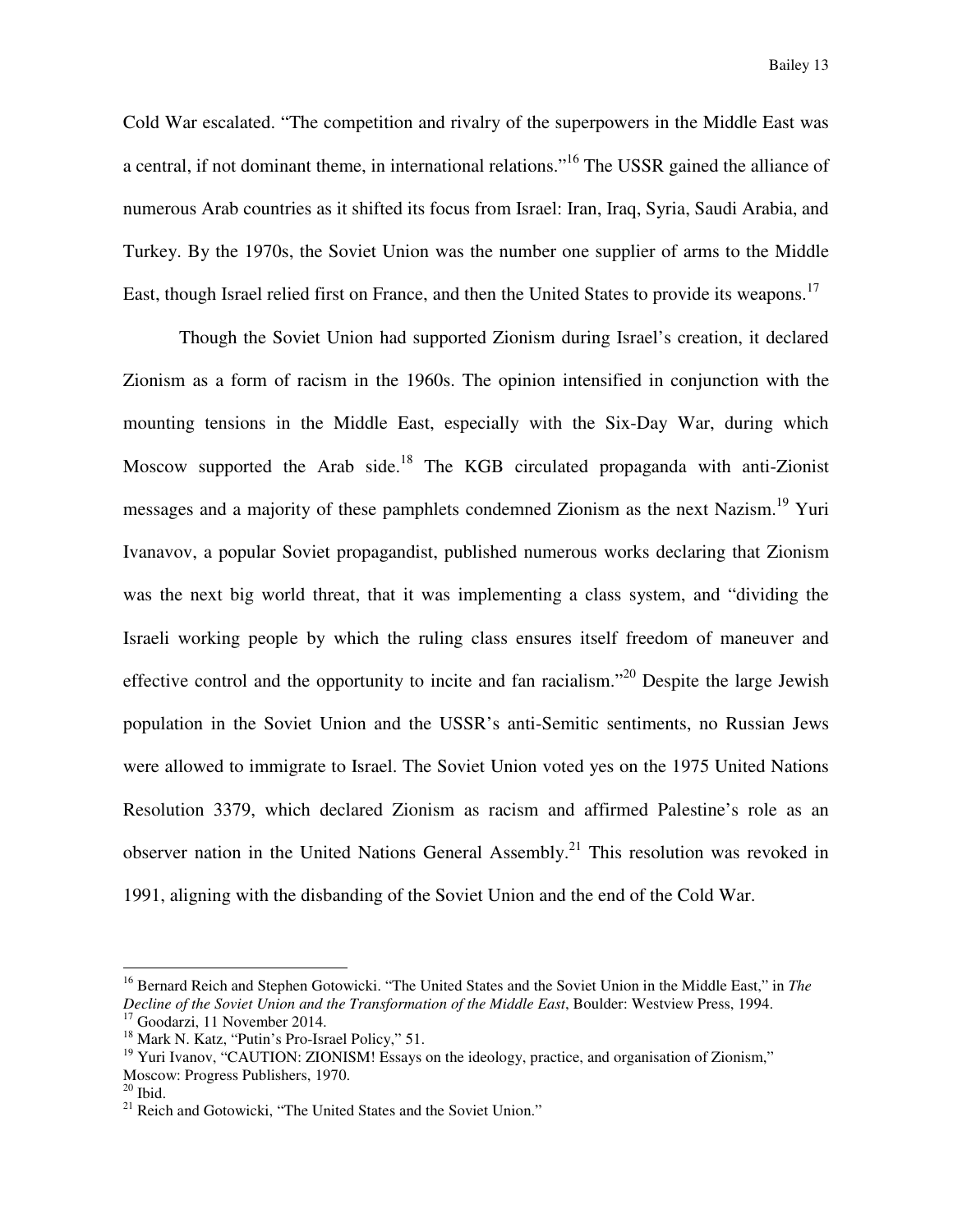The relationship between Israel and the Soviet Union remained non-existent until 1987 when President Mikhail Gorbachev declared, "that the absence of diplomatic relations between the Soviet Union and Israel cannot be considered normal.<sup> $22$ </sup> In following his glasnost, Gorbachev sent multiple diplomatic envoys to Jerusalem; these meetings were widely publicized and took place amongst all levels of Israeli society.<sup>23</sup> Gorbachev's motives were still strategic. The United States had a firm hold on Israel and had involved itself in the intensifying Arab-Israeli conflict. Its status as a Great Power was secured by its position as an arbitrator between the two groups. Since coming to office, Gorbachev had improved relations with numerous Middle Eastern countries, all in line with his idea of perestroika: Oman, Kuwait, Yemen, Jordan, and Egypt. $^{24}$  The final connection was Israel, which Gorbachev knew was necessary for Moscow to ever play a role in the peace process. Procuring Israel was equated to a secure position in the Middle East and in the world. The Soviet Union wanted to "portray itself as indispensible: to the Arabs, as the only country to press Washington…and to the Americans, as the only party to bring the Arabs to the table.<sup> $25$ </sup> Israel gladly accepted Moscow's outreached hand, especially as Gorbachev thawed the strict immigration restrictions.

Diplomatic relations continued to improve after the Soviet Union disintegrated in late 1991 and Boris Yeltsin came to power. As Yeltsin attempted to unify Russia's political parties, most international policies were made to remedy internal politics, too. After coming to power, Yeltsin faced three distinct groups in Russian politics: the pro-Western group that promoted privatization; the centralist group that emphasized Eurasian relations and a slow

<sup>22</sup>Galia Golan, "Gorbachev's Middle East Strategy," *The New York Times*, Fall 1987.

 $^{23}$  Anonymous, 14 November 2014.

<sup>24</sup> Robert O. Freedman, "Russia and Israel under Yeltsin," *Israel Studies* 3 (1998): 150.

<sup>&</sup>lt;sup>25</sup> Golan, "Gorbachev's."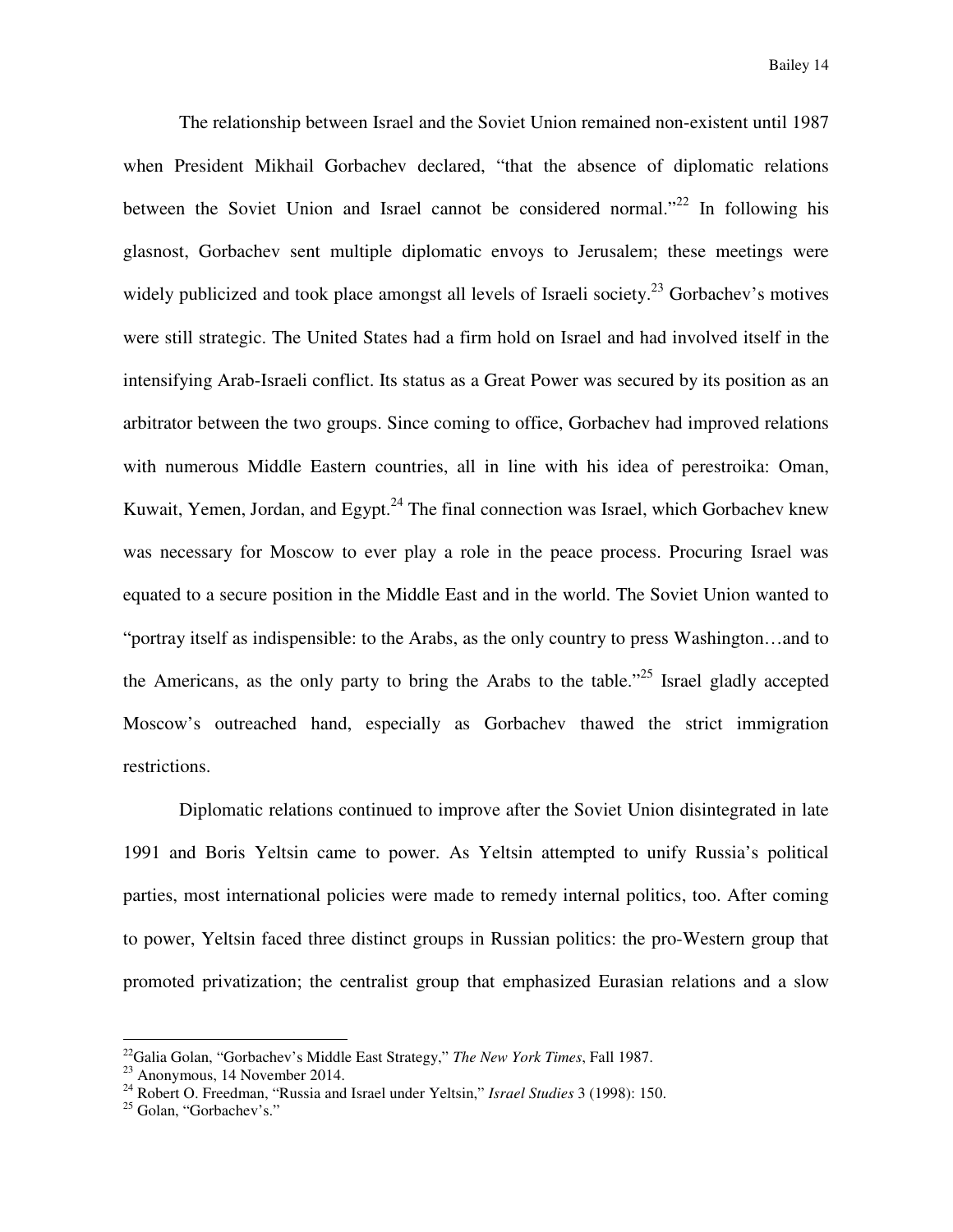privatization; and the "old-line" communists who wanted to resume Russia's role as a world power.<sup>26</sup> To appease the internal forces, Yeltsin agreed with Gorbachev's idea that Russia must have a role in the Arab-Israeli peace process. The easiest solution was a renewal of full diplomatic relations with Israel.

In 1992, Israeli and Russian diplomats signed an agreement to promote the development of Israeli-Russo relations, including political, legal, economic, and cultural cooperation, as well joint investment projects.<sup>27</sup> Trade between the two states began and, by the late 1990s, Israel had become Russia's largest trading partner in the Middle East. The two discussed Russian pipelines to Israel to promote energy security and worked jointly on an early-warning aircraft. On 17 October 1996, Moscow reinstated the Jewish agency's ability to operate in Russia.<sup>28</sup> The Jewish agency was helpful in Russian Jew immigration: "very well organized, teaches the Jews about Israel and Hebrew, buys them tickets, and helps them leave."<sup>29</sup> Russia certainly had motives to engage with the Israeli government, but Israel enjoyed benefits from the relationship as well. Israel received a steady flow of immigrants, developed a beneficial and lucrative trade relationship, believed Russia could prove an evenhanded mediator in the conflict with Palestine, and hoped the relationship would dissuade Russia from providing nuclear assistance to Arab nations.

The Israeli-Russo relation was only fully normalized in 1997, though the process was not without conflict. Russia opened a mission to Palestine Authority in an attempt to be fair, and even invited both Palestine and Israel's leaders to Moscow to demonstrate their

<sup>&</sup>lt;sup>26</sup> Freedman, "Russia and Israel under Yeltsin," 142.

 $27$  Freedman, "Russia and Israel under Yeltsin,"150.

 $28$  Ibid, 157.

<sup>29</sup> Ibid, 156.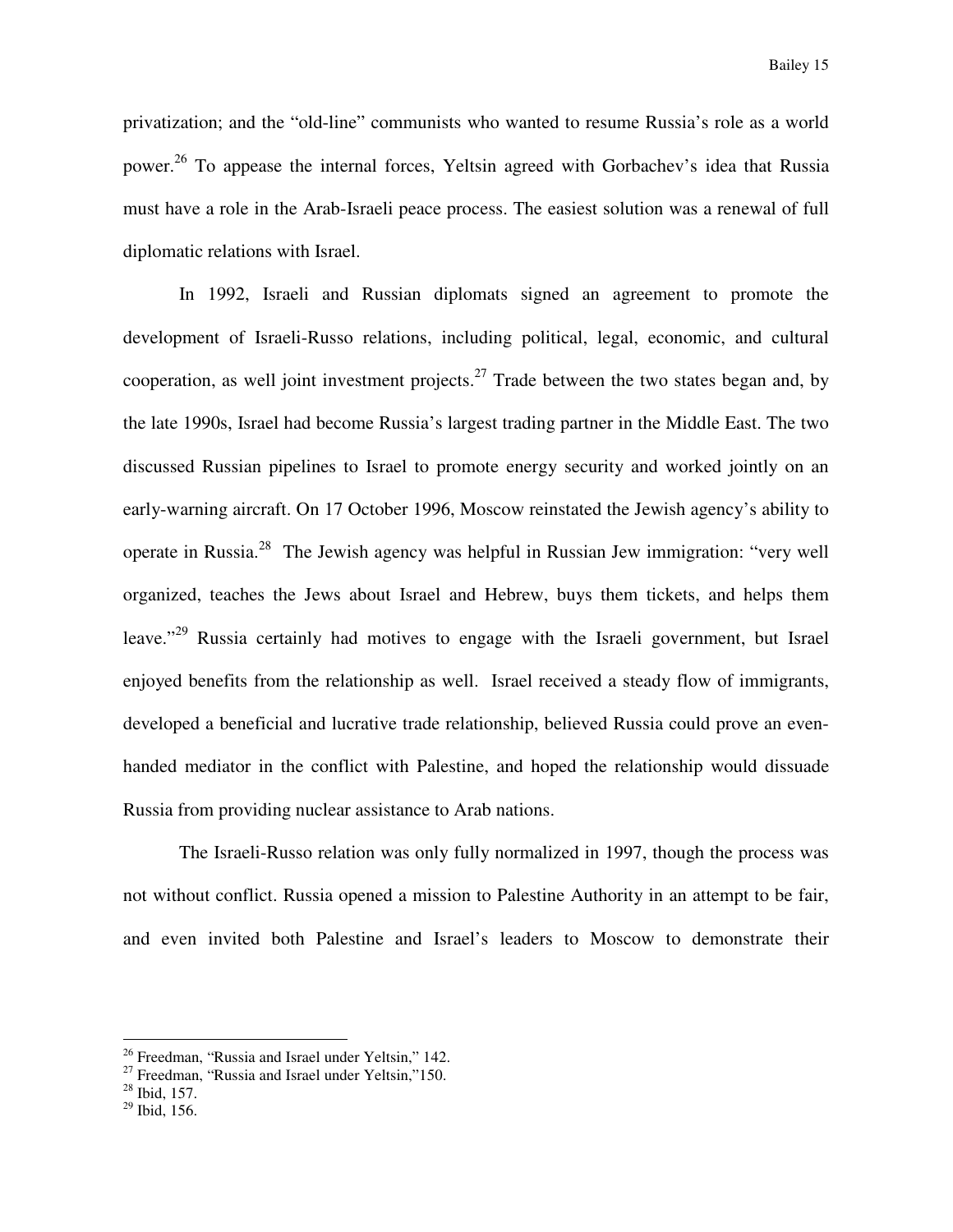centrality.<sup>30</sup> Despite Israel's motivation to continue their alliance with Russia, Moscow continued to provide nuclear technological support to Iran as well as send missile technology to Syria. This angered Israel, but the economic ties were too important to warrant and end to the alliance. In 1997, Russia denounced Israel's actions against Hezbollah and blamed Israel for deadlock in the Arab-Israeli peace process.<sup>31</sup> Without a relationship with Israel, Russia would still have a legitimate role in the peace process considering its proximity, security interests, and "long-standing connections with many other states in the region."<sup>32</sup>

Even so, the Israeli-Russian relationship continued without as much as a hiccup. In addition to the large number of immigrants, extensive tourism between the two began. Russian newspapers began publications for the Russian-Jewish diaspora in Israel; in October 1996 Jerusalem agreed to build a house of Russian culture in Israel.<sup>33</sup> Boris Yeltsin became the first Russian head-of-state to visit Israel, though he was no longer in office during his  $2000$  visit.<sup>34</sup> Vladimir Putin was the first serving president to visit Israel; his  $2005$  trip signified a complete reversal in the Soviet-Israeli relationship.

 $30$  Ibid, 155.

<sup>31</sup> Robert O. Freedman, "Israeli-Russia Relations since the Collapse of the Soviet Union," *Middle East Journal*  49 (1995): 244.

<sup>&</sup>lt;sup>32</sup> Reich and Gotowicki, "The United States and the Soviet Union."

<sup>&</sup>lt;sup>33</sup> Freedman, "Russia and Israel under Yeltsin," 164.

 $34$  "A Hazy Landmark."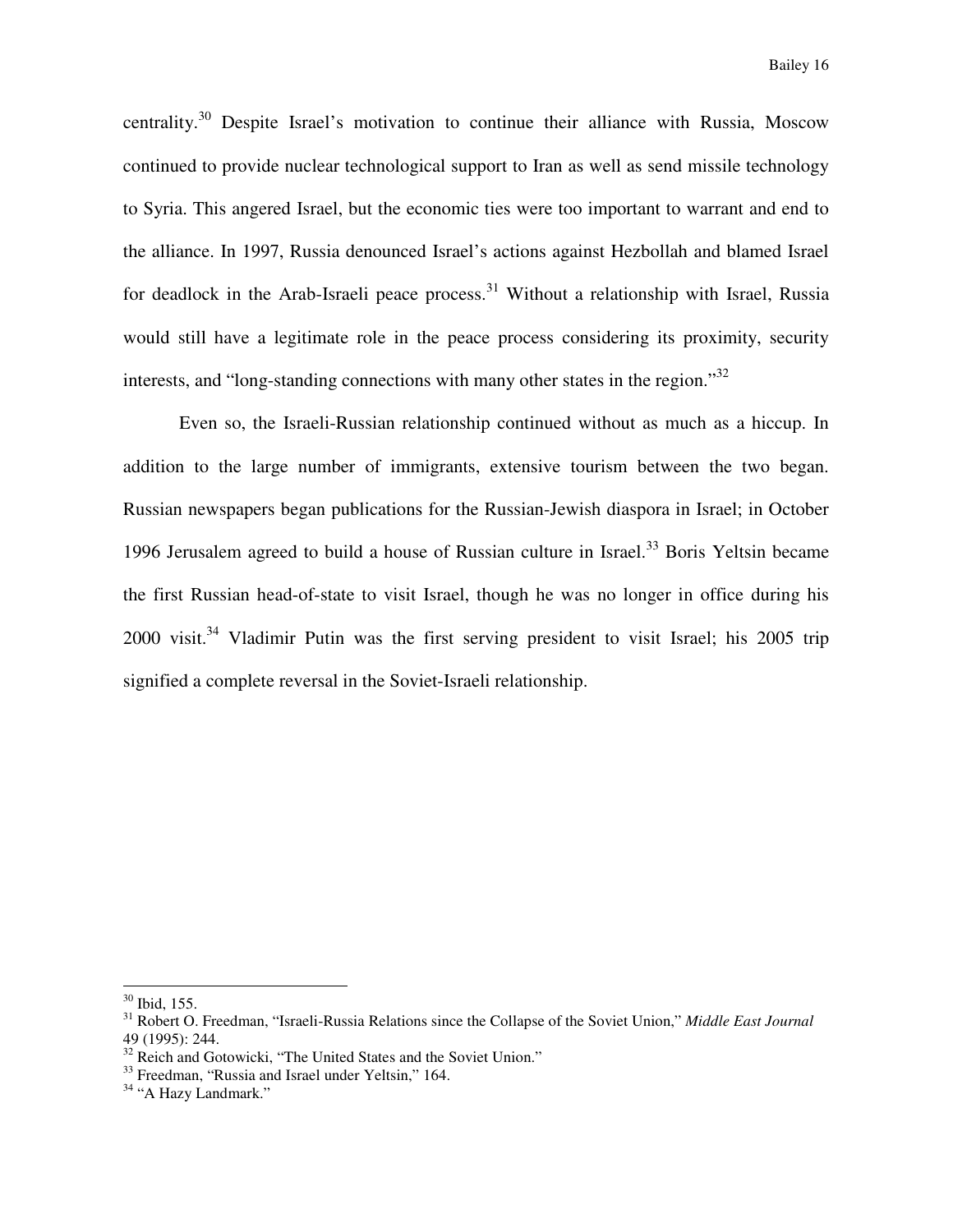#### **Modern Relations**

 In early 2014, Vladimir Putin expressed his wishes to continue support for Israel: "the development of a mutually advantageous and constructive relations with Israel in the political, economic, humanitarian, and other fields will remain the priority of Russia's foreign policy."<sup>35</sup> Indeed, since Putin took power in 1999, the Russian relationship with Israel has grown firmly into a strategic alliance. Trade has grown, the two states have signed numerous cultural and technological agreements, and an enormous number of Russian Jews have immigrated to Israel. The connection is undeniable, though the two seem unlikely allies, especially as Israel remains resolutely planted in the hands of the United States. Israel's Western allies may be part of Putin's attraction; Mark Katz suggests that most of Russia's foreign policy is, "actually predicated on a desire to spite the Americans."<sup>36</sup> In other words, Putin may favor Israel because it can be used as a political tool against Western Europe and the United States.

 Some experts suggest that Russia's tilt toward Israel has to do with the two states' similar hardline policies towards perceived terrorism. For example, the Chechnya region of Russia has held multiple revolutions, leading various Russian leaders to invade and take military action. Yeltsin invaded the region to squash the revolt in 1994, and Putin did so in the late 1990s.<sup>37</sup> Most of the Western world has spoken aggressively against these actions, but Israel has vocally supported Putin's policy of "not negotiating with terrorists and defeating them militarily instead."<sup>38</sup> Israel may see similarities between the Russian issue with the Chechens and their own "issue" with Palestine, Hamas, and the PLO, thus leading Israel to

<sup>&</sup>lt;sup>35</sup> Jared Feldschreiber, "An Alliance of Necessity: Putin's Russia Enjoys a Strategic Partnership With Israel," *Berggruen Institute on Governance's The World Post*, 1 July 2014.

<sup>&</sup>lt;sup>36</sup> Katz, "Putin's Pro-Israel Policy," 57.

<sup>&</sup>lt;sup>37</sup> Freedman, "Russia and Israel under Yeltsin," 144.

<sup>38</sup> Katz, "Putin's Pro-Israel Policy," 58.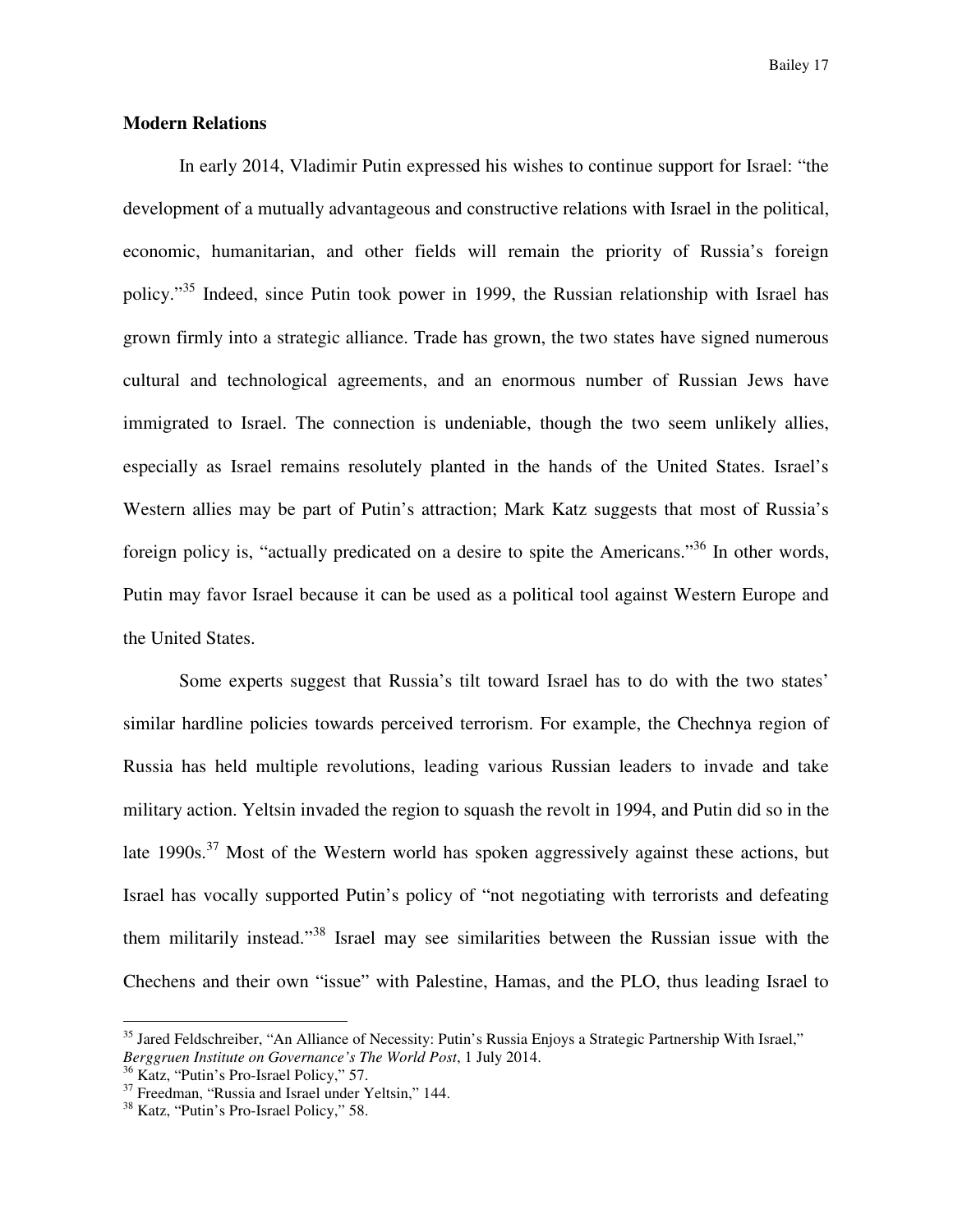continue relations and have increased sympathy for Russia. As few countries appreciate Moscow's realpolitik and frequent military interventions, Israel's role as an ally that approves has become important to Russian domestic and foreign politics. A poignant example of this importance came in January 2004 when Russia abstained from a United Nations vote condemning a security barrier Israel had constructed between Israel and the disputed territories.<sup>39</sup> Moscow feared the implications of the vote for its barriers in Chechnya. By protecting itself, Russia also inadvertently supported Israel.

 A similar situation arose with Russia's March 2014 annexation of Crimea. Few states approved of Russia's move, though Israel stayed mysteriously quiet. If Israel condemned Russia, as the United States was urging Jerusalem to do, the government would also be convicting its own actions with Palestinian land.<sup>40</sup> Israel took a neutral stance, neither for nor against Russia, though silence was a sufficient indicator. Israel was purposefully absent for the 27 March 2014 United Nations vote which officially condemned Russia's annexation.<sup>41</sup> The absentee decision has become economically beneficial for Israel, as trade between Russia and Israel has increased since the Crimean annexation. When the EU, United States, Australia, Canada, and Norway began sanctions, Moscow banned certain food products from these countries.<sup>42</sup> Israel has taken up this trade gap by largely increasing its exports of fruit to Russia. Additionally, both Israel and India have been approved to begin importing meat and dairy products into Russia.<sup>43</sup> These agreements mean more money for Israel, security for

<sup>&</sup>lt;sup>39</sup> Katz, "Putin's Pro-Israel Policy," 55.

<sup>40</sup> Feldschreiber, "An Alliance of Necessity."

<sup>41</sup> Azriel Bermant, "Israel should beware ally Russia," *The Jewish Chronicle Online*, 23 September 2014.

<sup>42</sup> "Russia to import meat and dairy products from Israel." *Food Processing Technology*, 29 October 2014.

 $^{43}$  Ibid.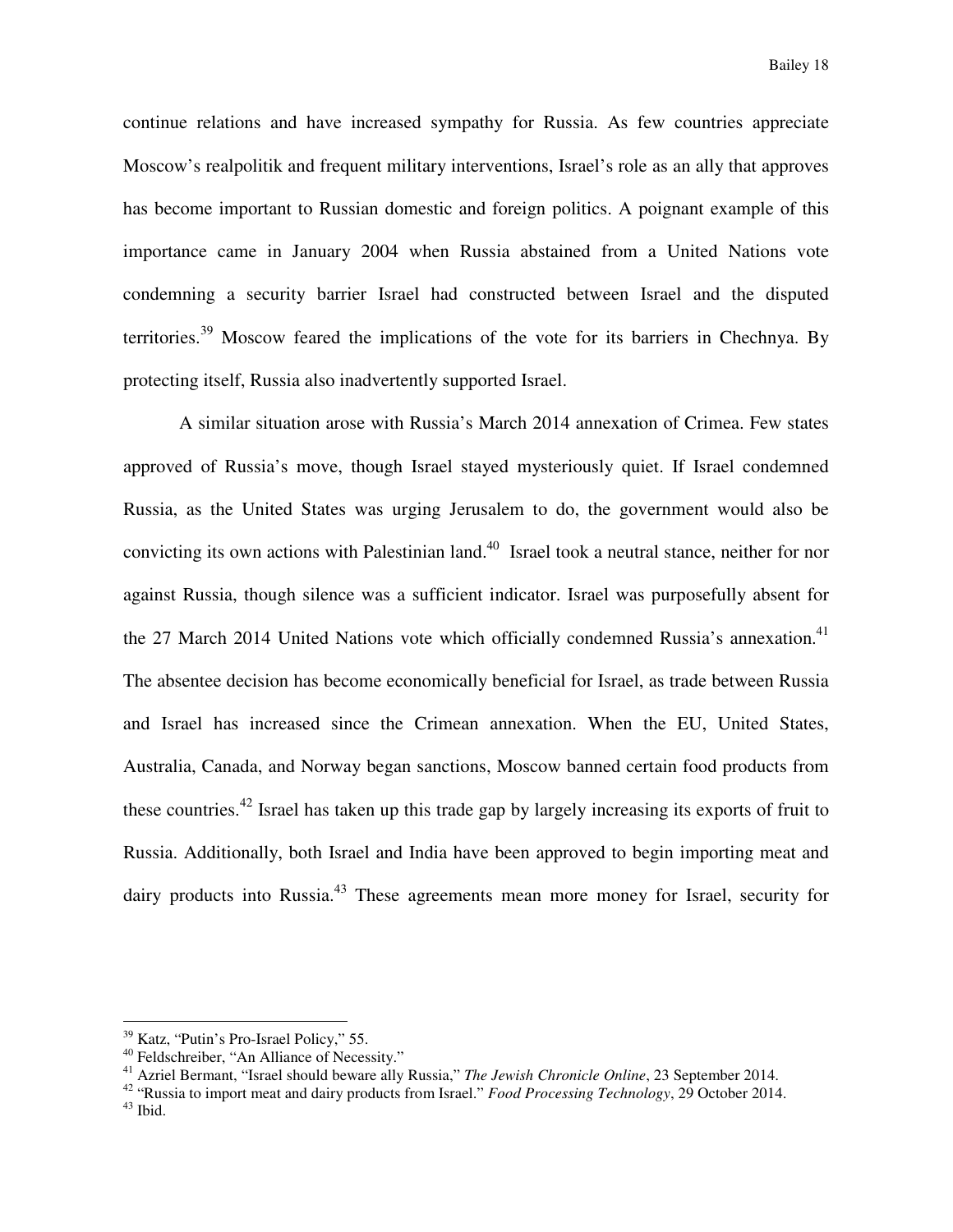Russia, and a stronger alliance against Western European will. Before these changes, Russian-Israeli bilateral trade was worth over two billion USD.<sup>44</sup>

 Cultural diplomacy has also increased under Putin's leadership. When Putin first visited Israel in 2005, the trip was highly publicized and aimed primarily at awareness of both Russian and Israeli people. Putin made symbolic trips to multiple holocaust memorials and met Russian Jews who fought in World War II.<sup>45</sup> He also met with multiple Russian-Jewish émigrés; one of these was his old schoolteacher whom now lives in Israel. Anti-Semitism in Russia has decreased slightly since the  $1990s<sup>46</sup>$ , though only because the number of Jews remaining in Russia is a mere shadow of what it used to be: only 230,000 Jews live in Russia.<sup>47</sup> The cultural sensitivity during his visit, therefore, was used as a platform for Putin to discuss his protection of all Russian Jews, as well as his plans to combat anti-Semitism in Russia.<sup>48</sup> The visit, as seems a trend in Russian politics, was a combination of Russian domestic and international realpolitik. More recently, Israel transferred an area called the Sergei Courtyard, which was previously part of a compound belonging to the Moscow patriarchy, back to Russia. This 2008 move was an act of cultural acceptance and goodwill.<sup>49</sup> Moscow has also established a Jewish museum.

As with the Gorbachev and Yelstin administrations, Putin is using Israel as a method of penetrating the Middle East and achieving influence. Moscow's attempt to be involved can be described as acting as the "honest broker"<sup>50</sup> in the Arab-Israeli conflict. Putin has visited both Palestine and Israel to show legitimacy, as well as invited envoys from both

<sup>&</sup>lt;sup>44</sup> Dorit Goldender, "Russia and Israel: Strategic Partners that Sing the Same Folk Songs," 120.

<sup>&</sup>lt;sup>45</sup> "A Hazy Landmark."

<sup>46</sup> Alex Safronsky, interview by Megan Bailey, 12 November 2014.

<sup>47</sup> Katz, "Putin's Pro-Israel Policy," 57.

<sup>48</sup> "A Hazy Landmark."

<sup>49</sup> "Vladimir Putin and the Holy Land; Russia, Israel, and the Middle East," *The Economist* 406 (2013): 54.

<sup>50</sup> "A Hazy Landmark."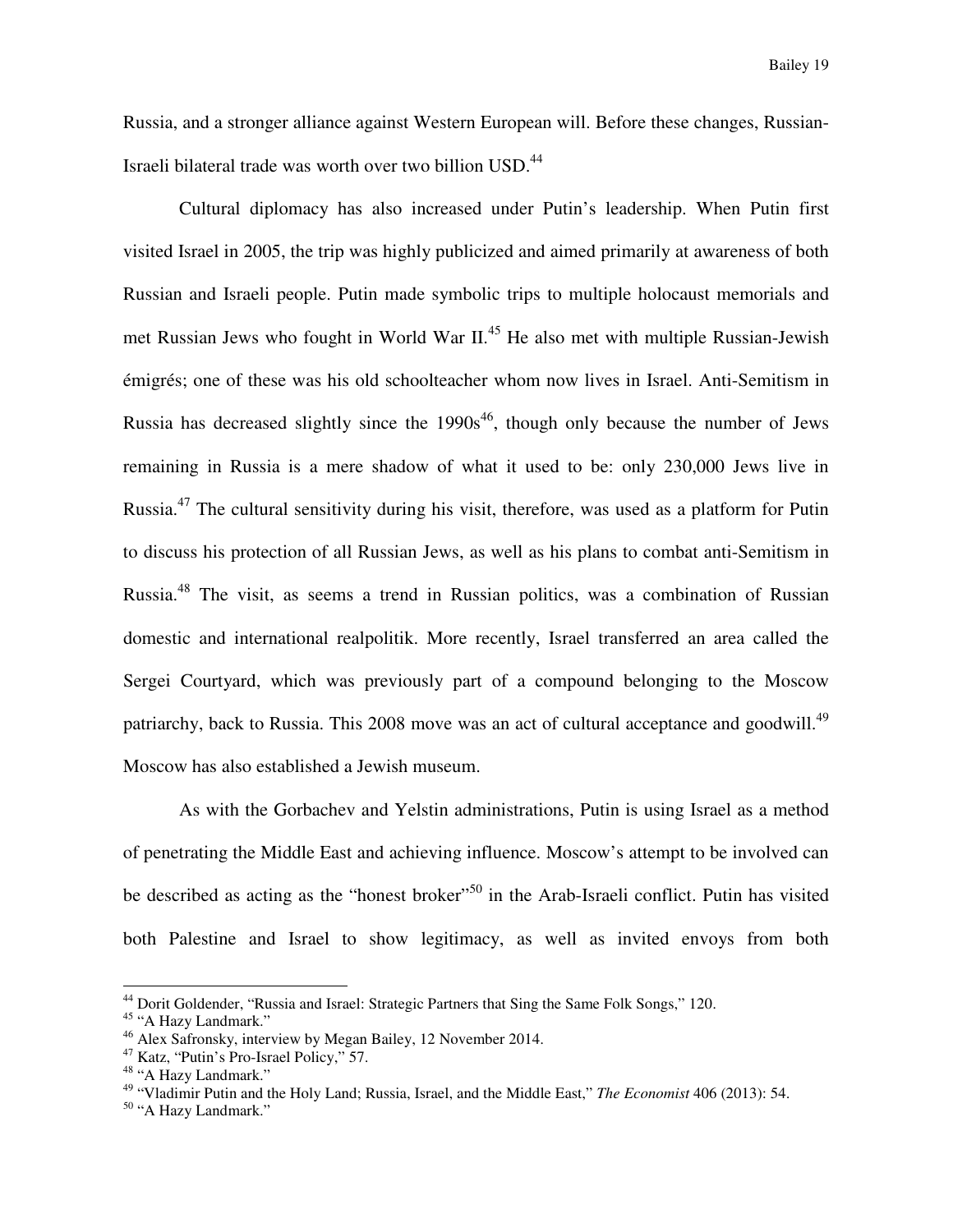administrations to Moscow for peace talks. Carefully toeing the line, Russia has even offered to replace Palestinian helicopters that have been damaged in various conflicts and sell the Palestinian Authority armored vehicles.<sup>51</sup> However, both groups seem to appreciate Russia's involvement. Palestinian President Abbas referred to Russia as "our precious friend and comrade,"<sup>52</sup> while multiple Israeli leaders have incredibly positive personal and diplomatic relationships with President Putin. Former Prime Minister Ariel Sharon referred to Putin as a "true friend," and this claim seems truthful as Ariel Sharon's family emigrated from Russia and he and Putin often spoke fluent Russian together.<sup>53</sup>

 Israel has reservations about Russia's continuing relationship with other Arab countries, specifically Syria and Iran. In Syria, Russia has continued selling a multitude of weapons, including missiles, which Israel fears may end up in the hands of Hezbollah or other terror organizations.<sup>54</sup> However, Russia has continually assured Israel, to no avail, that the Syrian arms are short-range only, implying Israel is safe from threat. Russia has also outwardly promoted Iran's nuclear program, including vocal support and supplying both funds and technology for the endeavor. Moscow has claimed that the "nuclear sector sales to Iran are vital to the survival of the Russian atomic energy industry,"  $55$  so the sales have continued despite Israel's discomfort. Israel remains the biggest advocate for far-reaching sanctions against Iran and, and as the Israeli ambassador to Russia recently suggested, "sometimes defensive weapons can become offensive weapons."<sup>56</sup> Russia shows no signs of slowing relations with either Syria or Iran.

 $\overline{a}$ <sup>51</sup> Ibid.

<sup>52</sup> "A Hazy Landmark."

<sup>53</sup> Katz, "Putin's Pro-Israel Policy," 58.

<sup>54</sup> Noel Howell, interview by Megan Bailey, 9 November 2014.

<sup>55</sup> Katz, "Putin's Pro-Israel Policy," 52.

<sup>&</sup>lt;sup>56</sup> Goldender, "Russia and Israel: Strategic Partners that Sing the Same Folk Songs," 124.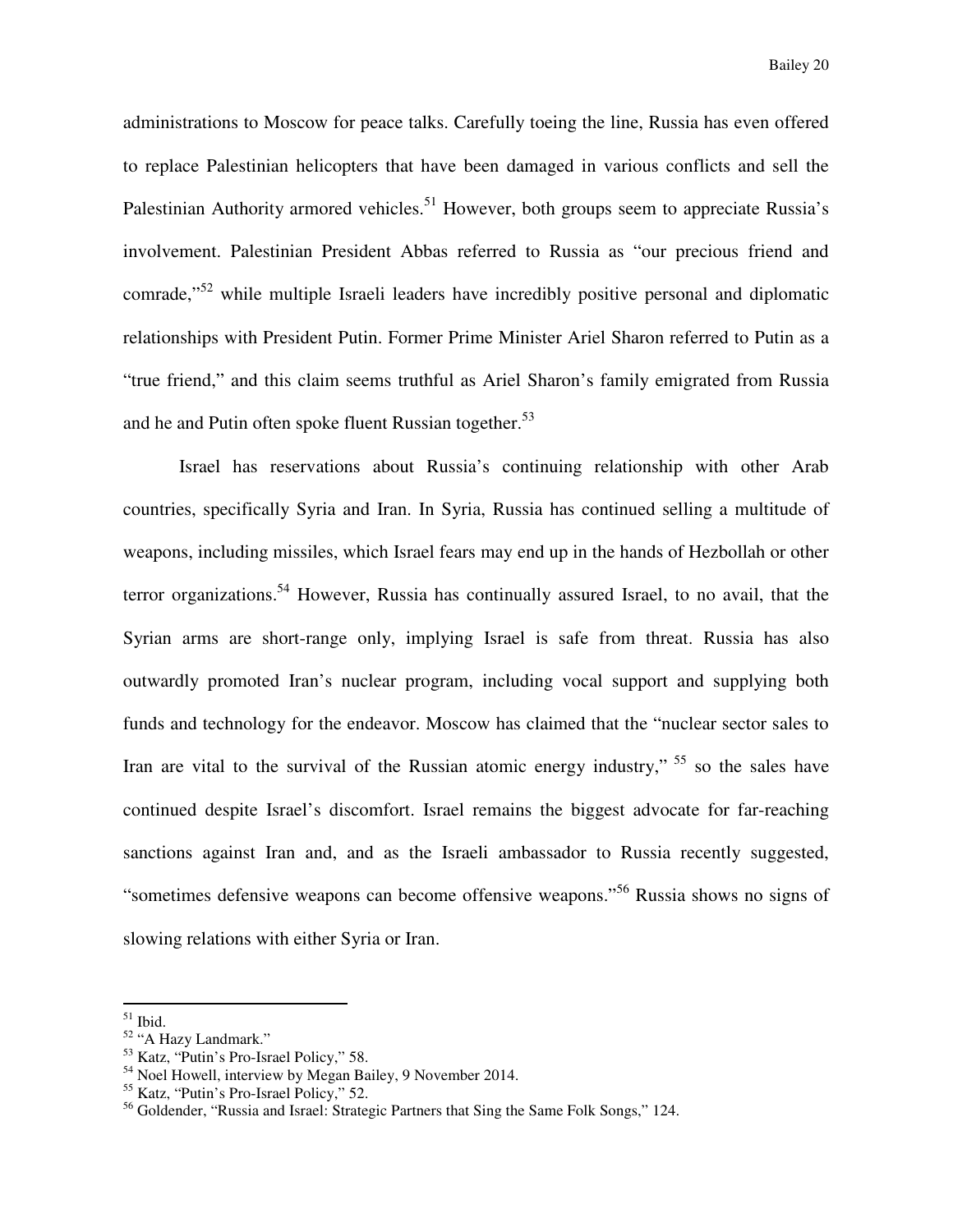Overall, Israel's current pursuit of a steady relationship with Russia may be attributed to four major components. First, Russia has provided first a flood, and then a steady flow of immigrants since opening the borders in the late 1980s. As a small and new country, new, highly skilled citizens are necessary for growth. Next, Russia provides Israel with oil and, therefore, energy security. In the future, energy and water security will be some of the biggest Israeli existential crises, so this security is imperative.<sup>57</sup> Third, though Israel fears Russia's relationship with other Middle Eastern states, Israel hopes their alliance with Moscow may act as a buffer in future conflicts. As Moscow hoped, Russia may have the opportunity to play a strong, negotiator role in the Middle East. Finally, over one-fifth of the Israeli population is Russian émigrés.<sup>58</sup> A majority of these men and women still have connections to Russia and their families; positive relations with Russia mean a pleased population in Israel.

 For Russia, the relationship is focused on pragmatism and money. Realistically, Russia still plays realpolitik, Putin's specialty, and the Middle East is an essential region in world politics. To have some semblance of presence in the region, Russia must partner with as many states and governments as possible. In the case of any conflict, Russia wants to have as many allies as possible. As Israel has traditionally embraced the West, Russia's infiltration of the Israeli government seems promising as a path to Western Europe and the White House. Second, the relationship with Israel provides Russia with a valuable trading partner and a large amount of wealth. Israel buys Russian oil and the two trade a variety of other products. The revenue created from bilateral trade is essential for Russia, too. For both Israel and Russia, full diplomatic and economic relations have proved worthwhile.

<sup>57</sup> Goodarzi, 11 November 2014.

<sup>58</sup> Howell, 9 November 2014.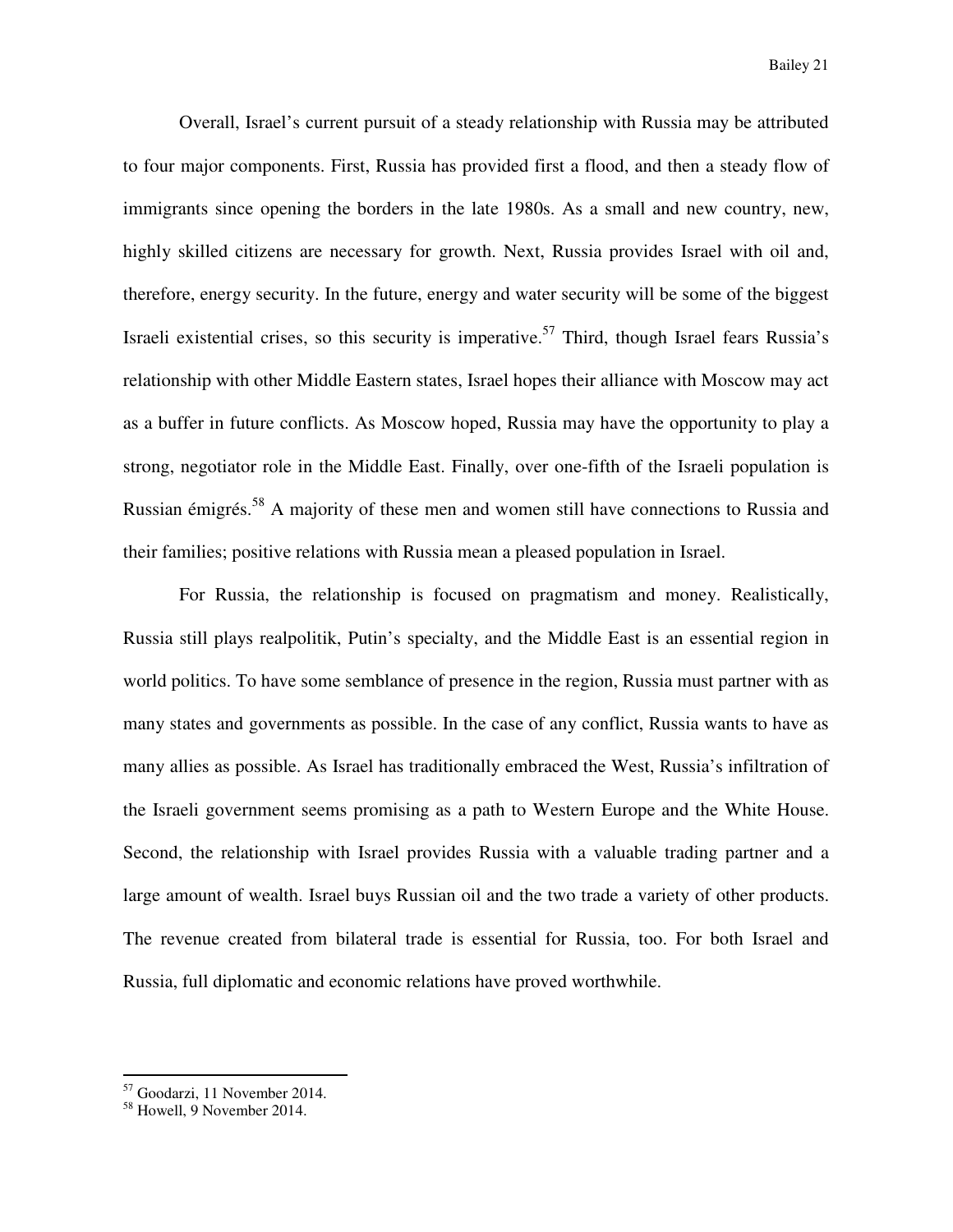Bailey 22

#### **The Russian Diaspora**

In the creation of Israel, one of the main purposes was to make a state "open to Jewish immigration and the Ingathering of Exiles."<sup>59</sup> On 5 July 1950, Israel enacted the Law of Return, which essentially gives every Jew the right to immigrate to Israel. Though the Soviet Union absorbed over two million Jews during World War II, none were allowed to immigrate to Israel; the Russian government had declared the Jews under otkaznik, meaning they were not permitted to leave the country. This situation continued until Gorbachev declared glasnost and perestroika in the  $1980s^{60}$  Before then, fewer than one thousand Russian Jews had gotten to Israel.

 After relations began to improve, however, Russia's immigration floodgates opened. Over one million Russian Jews have arrived at Israel's borders since 1989, increasing Israel's population by close to eighteen percent.<sup>61</sup> Gideon Lichfield illustrated this concept best: "imagine the United States absorbing France, that is the comparison made with Israel's intake of immigrants…from the collapsing Soviet Union."<sup>62</sup> This number of immigrants is enormous, especially considering that each of these immigrants must find a home, job, community, and establish ties with Israeli culture. Assimilating a flood of people is not easy, though the Soviet/Russian diaspora remains in Israel. In Russia, just above 200,000 Jews remain, merely a shadow of the previous population. From the most recent numbers, it appears that about one-fifth of the Israeli population is émigrés from the Soviet Union or Russia.<sup>63</sup> As the first generation came during the 1990s, Israel is just beginning to experience

<sup>59</sup> Shelese Emmons, "Russian Jewish Immigration and its Effect on the State of Israel," *Indiana Journal of Global Legal Studies* 5 (1997): 341.

<sup>60</sup> Safronsky, 12 November 2014.

 $<sup>61</sup>$  Remennick, "Transnational community in the making," 525.</sup>

<sup>62</sup> Gideon Lichfield, "Russia Invades the Middle East," *New Statesman* 134 (2005): 35.

<sup>63</sup> "A Hazy Landmark."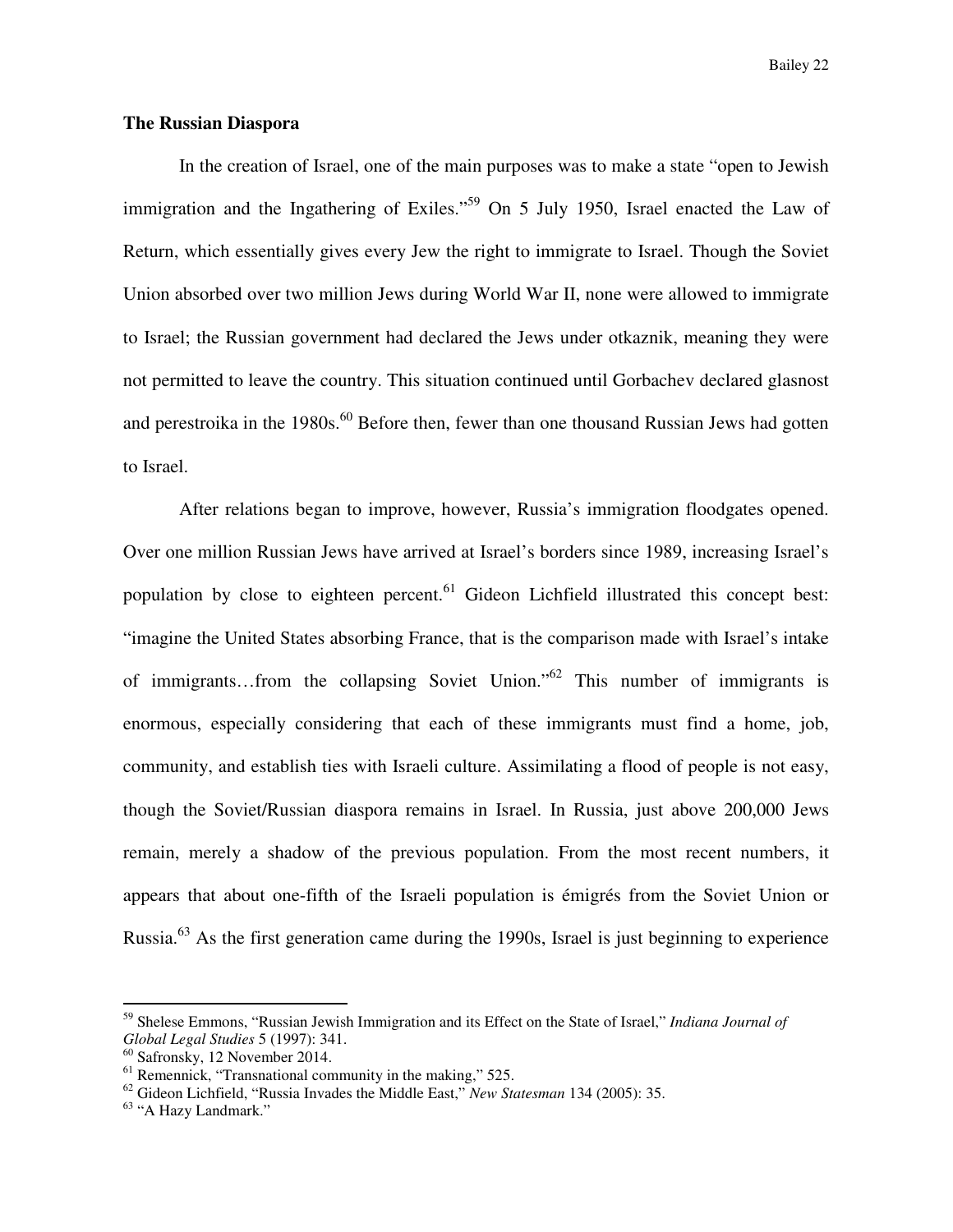the first generation of children with Russian-Jewish heritage, but born in Israel. Israel survives on immigrants bringing new ideas, skills, and economic demand. In the grand scheme, the Russian immigration has benefited Israel.

 Migration has become part of transnationalism, a concept of globalization in which nations can reach farther than states' borders. Due to transnationalism, as well as the waves in which these Russian-Jewish immigrants came, most have maintained ties with their homeland and their language.<sup>64</sup> The sheer size of the Russian population caused whole Russian towns and villages to appear in Israel. Integration is unnecessary for these migrants, as they can speak Russian and find a community with all the comforts of home without becoming Israeli. Still, surveys report that over sixty percent of immigrants say their dressing styles, eating habits, and other cultural markers have drifted towards Israeli patterns.<sup>65</sup> These immigrants also brought their media with them, an additional way in which to stay connected with the Russian network. There are over thirty local and national Russian newspapers and magazines, as well as numerous radio and television channels and films.

 The Russian-Jewish diaspora has also permeated the Israeli political structure. As these immigrants have full citizenship in Israel, they vote in elections and tend to be quite active in the political process. In Alex Safronsky's words, the Russian-Jewish voters tend to be right wing and "hawkish," more traditional than the standard Israeli.<sup>66</sup> This group has formed a kind of ethnic political party, Israel ba-Aliyah, which effectively lobbies for the interests of Russian immigrants.<sup>67</sup> Israel ba-Aliyah has formed blocs with other right wing parties; this strategy was successful in 2013 when the group led the polls. This immigrant

 $<sup>64</sup>$  Remennick, "Transnational community in the making," 520.</sup>

<sup>65</sup> Ibid, 526.

<sup>66</sup> Safronsky, 12 November 2014

<sup>67</sup> Philip Reeves, "On Multiple Fronts, Russian Jews Reshape Israel," *National Public Radio*, 2 January 2013.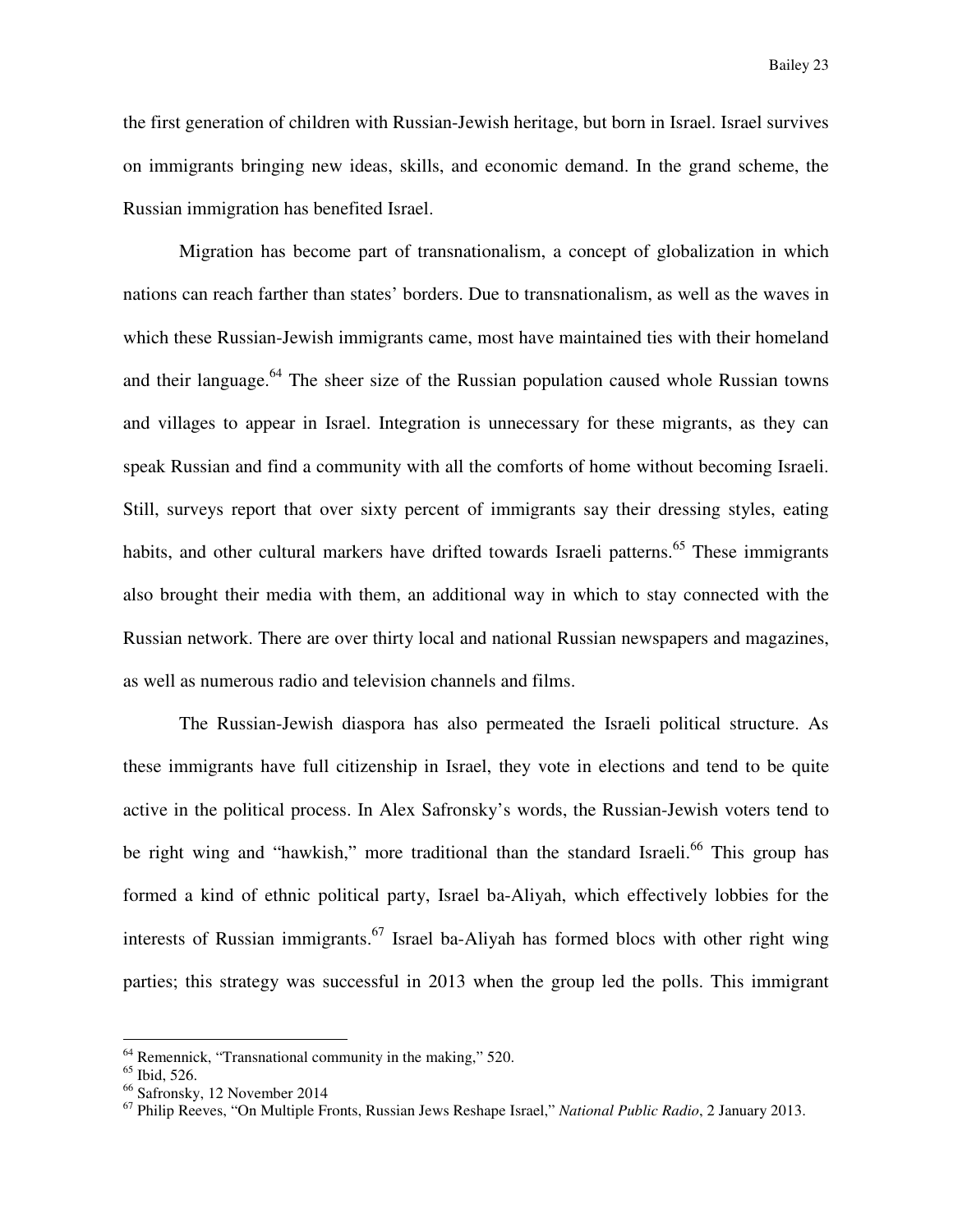political party and the subsequent bloc has held major influence on the coalition government of Prime Minister Netanyahu.<sup>68</sup> Russian Jews themselves have climbed the ranks, enjoying leadership positions in the Israeli military structure and Israeli politics. For example, Avigdor Lieberman has served multiple roles in the Israeli government. Now, he is Israel's Minister of Foreign Affairs and leans heavily towards friendly relations with Russia.<sup>69</sup> Lieberman was born in the Soviet Union, served in the Red Army, exiled to Siberia, and then immigrated to Israel. Numerous other political leaders share his Soviet heritage.

 The Russian diaspora has not assimilated perfectly into Israeli culture; there have been numerous problems with this group. First, the Russian immigrants are generally poorer than the Israelis and tend to face difficulties in finding work.<sup>70</sup> The skills they learned and jobs they held in the Soviet Union and Russia are incongruent with the current structural opportunities in Israel. Though the immigrants are generally highly educated, they still face difficulties in securing permanent work. Second, Israelis do not regard the Russian immigrants highly; the Russian Jews are generally stereotyped as criminals and cultural snobs. This stereotype may be caused by a cultural superiority the Russians feel over the Jews.<sup>71</sup> The Russian homeland has been the center of empires, as well as part of the high European culture. The immigrants feel as though they are part of something bigger, something better than the upstart, technically history-less Israel.

 The largest tension between the Russian Jews and the Israelis has been the perceived "Jewishness" of the immigrant group. The Law of Return applied to all Jews even if they were married to someone with one Jewish grandparent, which is a rather wide consideration

<sup>68</sup> Emmons, "Russian Jewish Immigration," 351.

<sup>&</sup>lt;sup>69</sup> "Vladimir Putin and the holy land: Russia, Israel, and the Middle East," 54.

<sup>70</sup> Anonymous, 14 November 2014.

 $71$  Lichfield, "Russia Invades the Middle East," 35.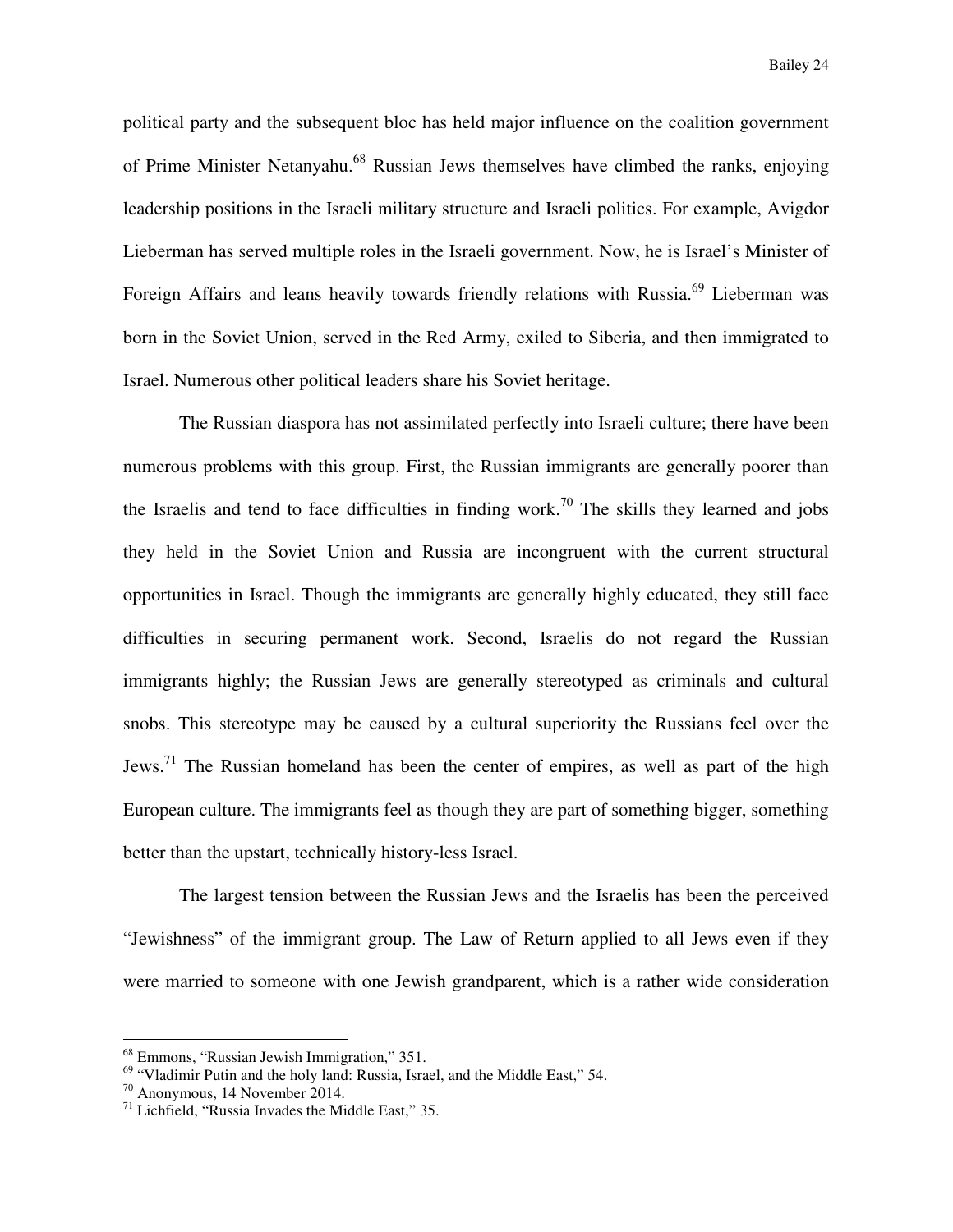of Judaism.<sup>72</sup> In addition, most of the Russians Jews are secular, being ethnically but not religiously Jewish. They do not speak Hebrew and are generally weary of Zionism. Some Israelis believe that the Russian are diluting the "Jewishness" of Israel, that they have created an "erosion of Israel's Jewish definition."<sup>73</sup> The Russian immigrants are often referred to as non-Zionists and sometimes treated as second-class citizens. For example, the law states that only Orthodox Jews may be married in Israel, thus the immigrants must leave the country to be married or be married by mail.<sup>74</sup> The non-Jewish, Russian subculture has caused additional problems to the perceived Jewish culture. First, the growing economy has attracted the Russian mafia, which now launders money in Israel against Israeli will.<sup>75</sup> Next, the Russian groups have established their own communities that have specific restaurants and stores, most of which do not keep Kosher. This small change has become a bigger irritation for religious Jews who live nearby. In the near future, Israel will need to grapple with the tension between secular and religious Jews.

<sup>&</sup>lt;sup>72</sup> Reeves, "On Multiple Fronts."

<sup>73</sup> Boas Evron, "Israel's Shifting Identity," *Palestine-Israel Journal Of Politics, Economics and Culture* 8 (2002): 106.

 $7<sup>4</sup>$  Remennick, "Transnational community," 521.

<sup>75</sup> Safronsky, 12 November 2014.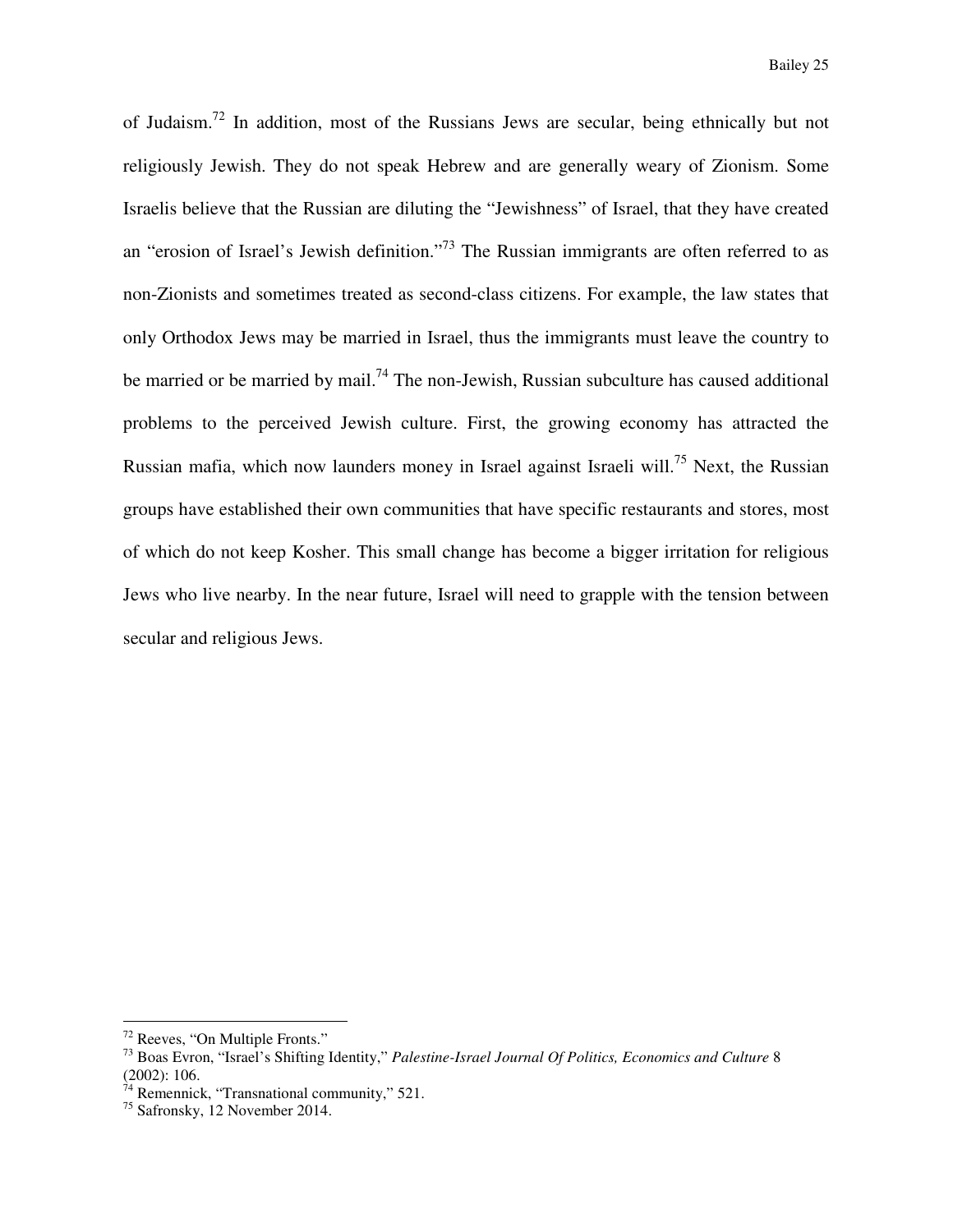#### **Strategic Partnerships**

Israel and Russia have cultivated their relationship beyond the political realm. These strategic partnerships cater to each of the state's strengths, enhancing their bond and increasing their security in the relationship. First, Israel is considered a world superpower in military technology. Moscow has recognized the potential, inquiring into numerous collaborative military deals with Israel.<sup>76</sup> Russia began buying drones from Israel in 2009 and was quite pleased with the result; Moscow ordered an additional thirty-six drones later in the year.  $^{77}$  In September 2010, Vladimir Putin and Ehud Barak signed an agreement securing future military development and purchases between the two states. The largest deal, however, came just a month later when Israel Aerospace Industries signed a 400 million USD contract with Russia's state-owned Oboronprom for the creation of spy drones.<sup>78</sup> The Russian company will utilize Israel intelligence and design to produce the drones in Russia.

Russia has also called Israel a world power in the space and space technology fields.<sup>79</sup> Israel has reduced the size and weight of their satellites and have a singular unique practice: they launch their satellites westward, against the pull of Earth's revolution, while all other space programs launch satellites eastward. Russia has sought to capitalize on these innovations, signing a space cooperation agreement in 2011. The agreement is far-reaching, including "areas like astrophysical and planetary research, space biology and medicine, navigational satellites and launching services, and other technology."<sup>80</sup> Russia hopes to send a manned mission to Mars by 2035, and Israel seems to be Moscow's most likely ally in

<sup>76</sup> Feldschreiber, "An Alliance of Necessity."

 $^{77}$  Ibid.

<sup>78</sup> Ibid.

<sup>79</sup> Asaf Shtull-Trauring, "Israel, Russia sign space agency cooperation agreement," *Haaretz*, 28 March 2011.

 $\,$  80 Ibid.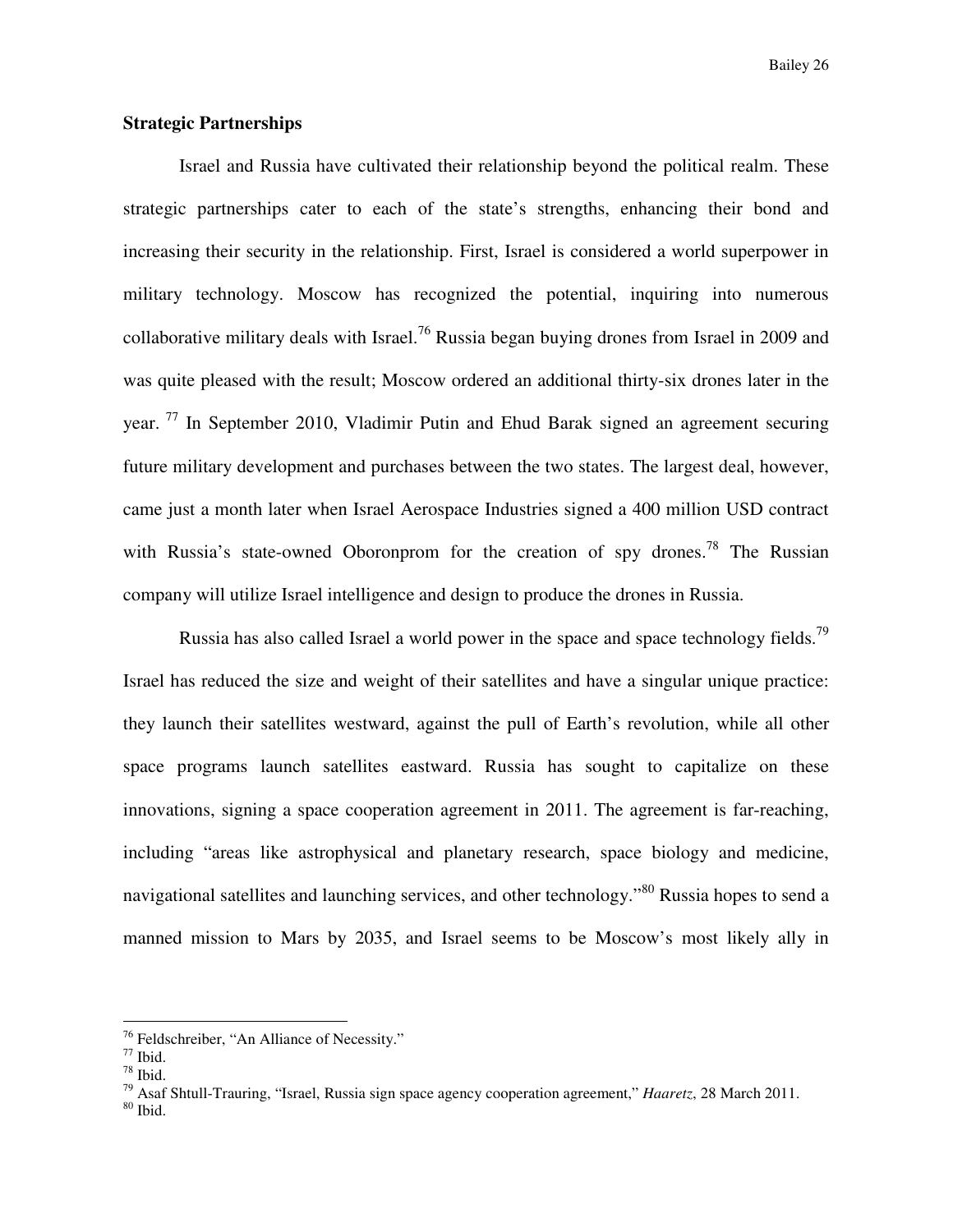accomplishing this task. Israel has also shared on Russia's nuclear technology, including medical breakthroughs and dental imaging.

 Israel and Russia are also linked through energy cooperation. This part of their alliance is vital; energy security is becoming more and more crucial, and their connection is essential for the Russian energy market and for Israel's peace of mind. In fact, Russia is Israel's largest supplier of crude oil. $81$  With the increasing problems between the European Union and Russia, the Middle East, especially Israel, has become a more viable market for Russia. As of February 2013, Moscow has also invested in Israeli liquefied natural gas, a future boom in the energy game.<sup>82</sup> The Russians have already advanced loans worth over 3.5 billion USD for excavation of the Tamar and Dalit fields, just offshore of Israel. Russian money has become essential to this Israeli project, and Israel is happy to oblige in the permanent energy partnership. At the beginning of 2014, Russia and Israel began talks about a contract for join renewable energy research as well.

<sup>81</sup>Peter Glover and Michael Economides, "Russia's new Middle Eastern energy game," *The Commentator*, 24 August 2013.

 $82$  Ibid.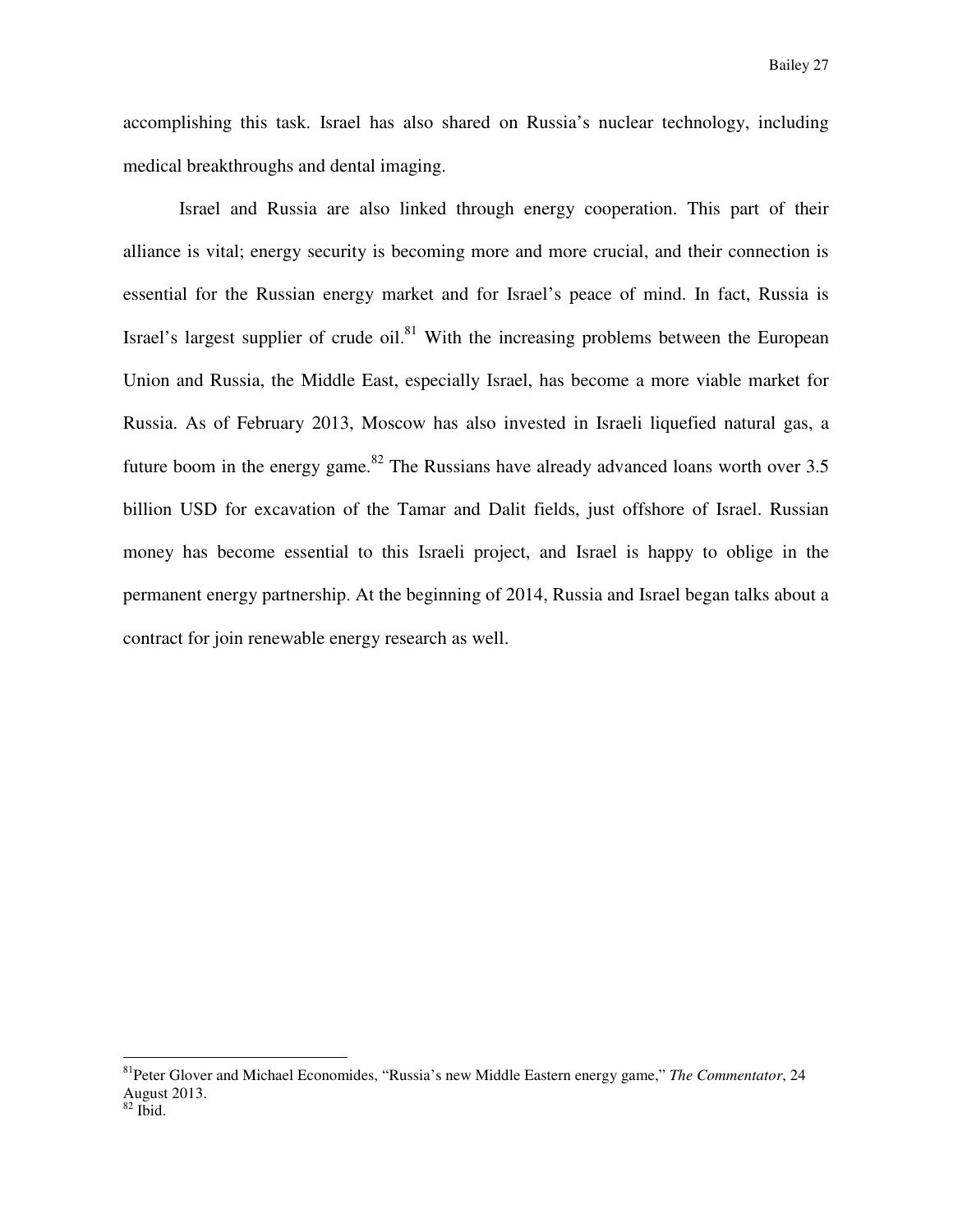#### **Russia, Israel, and Geopolitics**

The Israeli-Russo relationship has implications beyond the two states. As Russia has made a point of becoming involved in the Middle East, Moscow has significantly impacted the region's geopolitics. As discussed earlier, Russia has created a number of "friends" in the Middle East: Israel, Syria, Iraq, Iran, and Turkey, among others.<sup>83</sup> All things considered, Russia has balance these relationships fairly well considering the tensions between multiple countries in the Middle East. Russia's alliances range from technological, like Iraq, military, like Syria, commercial, like Turkey, or some other combination. Essentially, Russia has made the Middle East dependent on its participation in regional politics. Moscow supports the economies of Middle Eastern countries and plays the "good cop" to the West's "bad cop" in many situations.<sup>84</sup>

 Though not located in the Middle East, Russia has done its best to become an important player in the Arab-Israeli conflict. For example, Russia has loudly described itself as the honest broker between the two sides, hoping to become indispensible to both the Arab nations and Israel.<sup>85</sup> Putin has visited Israel multiple times now and both sends and receives diplomatic envoys from the Israeli government.<sup>86</sup> However, Moscow has also received leaders from the Palestinian side, including the Palestinian Labour Organization and Hamas. Russia typically sympathizes with the Palestinian perspective in United Nations' votes and has replaced helicopters destroyed in the Israeli-Palestinian conflict.<sup>87</sup> Still, Israel has made few complaints about Russia's "double agent" role. As per his goal, Putin has made his government indispensible in the peace process. Because the Middle East is such a volatile

<sup>83</sup> Goodarzi, 11 November 2014.

<sup>84</sup> Ibid.

<sup>85 &</sup>quot;A Hazy Landmark."

<sup>86</sup> "Vladimir Putin and the hold land; Russia, Israel and the Middle East," 54.

<sup>87 &</sup>quot;A Hazy Landmark."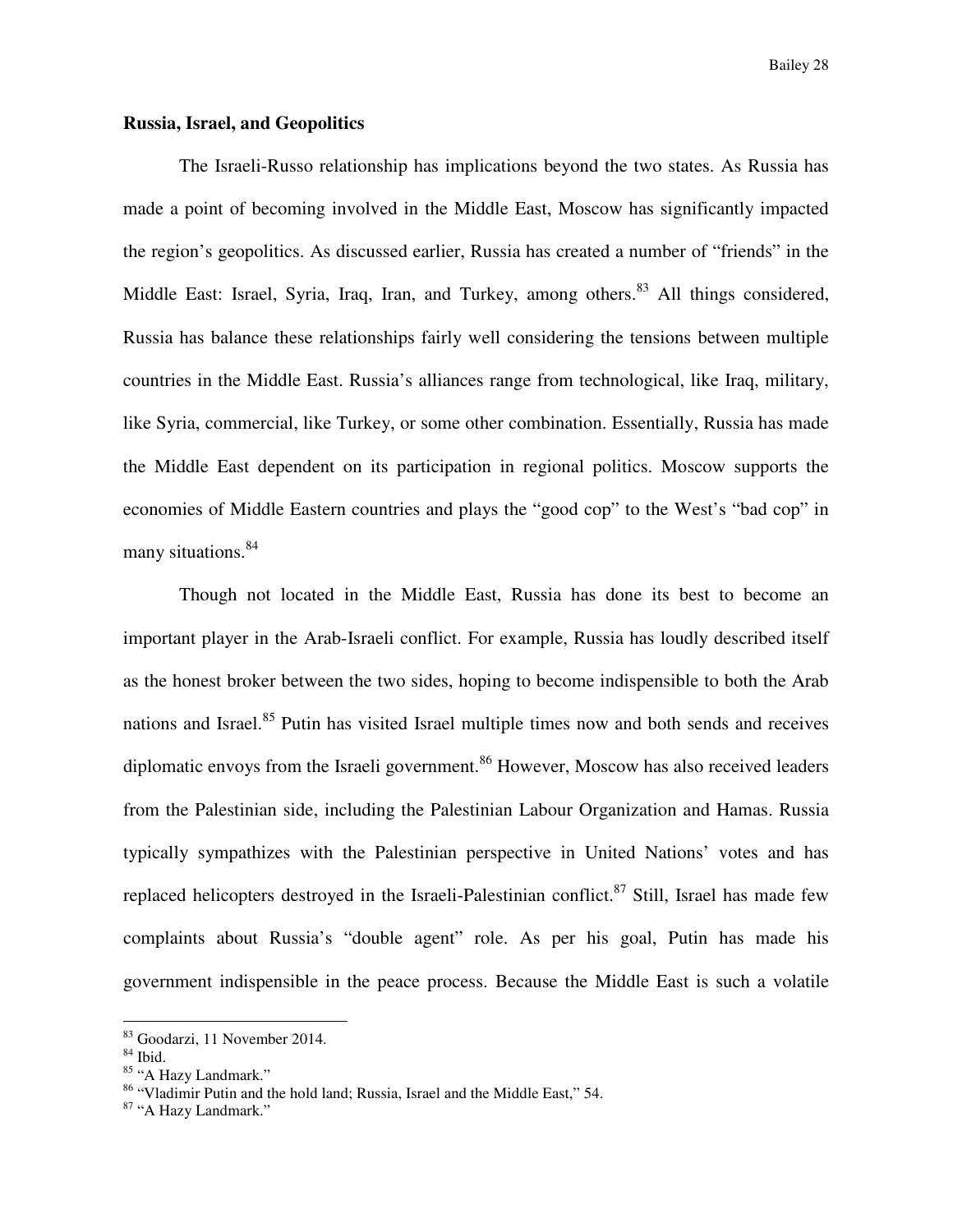region, whatever country or whoever's government can manage to mitigate tension will have power on the global stage: Russia's end goal.

 The United States should also be concerned of the geopolitical implications of Russia's influence in the Middle East. As many experts have described, Israel has always been tucked firmly in the United States' pocket,<sup>88</sup> allied with the West. Israel's relationship with Russia challenges this perception. This effect was already seen in the condemnation of the Crimean annexation; Western Europe and the United States pressured Israel to condemn Russia's actions, but Israel was conveniently absent from the United Nations vote doing so.<sup>89</sup> This example is not completely telling, though it does show the interesting position that Israel has been placed in, balancing the support of, arguably, two world powers who do not have good relations. Western Europe's sanctions were Israel's gain, so there may even be an incentive for Israel to hope for tension between its two allies.

 Russia's relationship with Israel allows Putin and Moscow leverage of the United States. As Freedman described, "by maintaining good ties with Israel, Russia apparently hopes to keep an open door to the White House even when Russian-American ties become strained."<sup>90</sup> The alliance between Russia and Israel means the United States must consider its future in the Middle East and how it will market itself as a broker in the Israeli-Arab peace process, among other relevant Middle Eastern issues. Moscow has made many more Middle Eastern connections that the United States and has better geographic proximity, which means Russia may make a better ally in time-sensitive situations. Overall, both Russia and the United States are utilizing the Middle East in an attempt to define and sustain their

<sup>88</sup> Goodarzi, 11 November 2014.

<sup>89</sup> Bermant, "Israel should beware ally Russia."

<sup>&</sup>lt;sup>90</sup> Freedman, "Russia and Israel under Yeltsin," 149.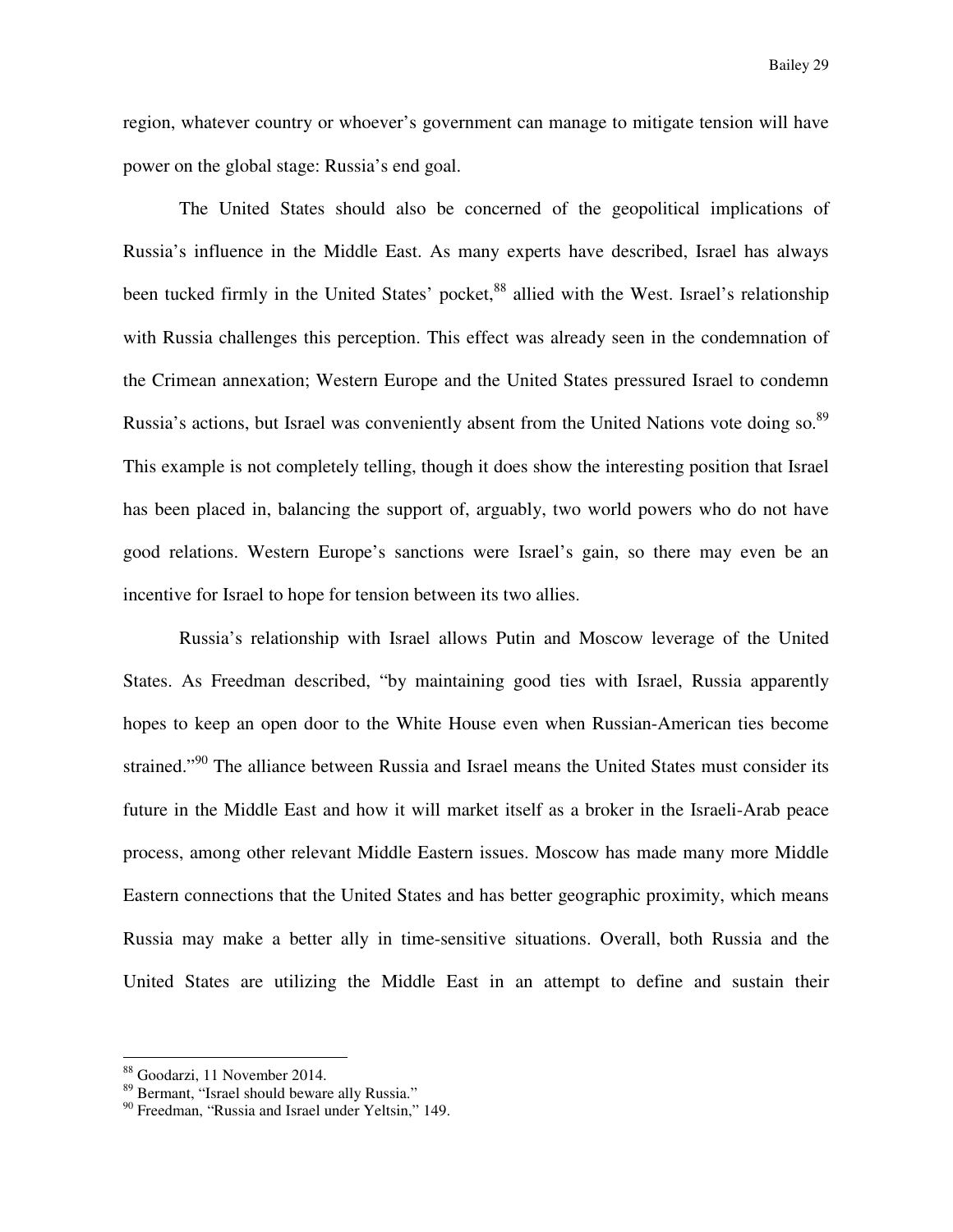geopolitical power on a global scale. Both states often have the same goal, but differ in their methodology.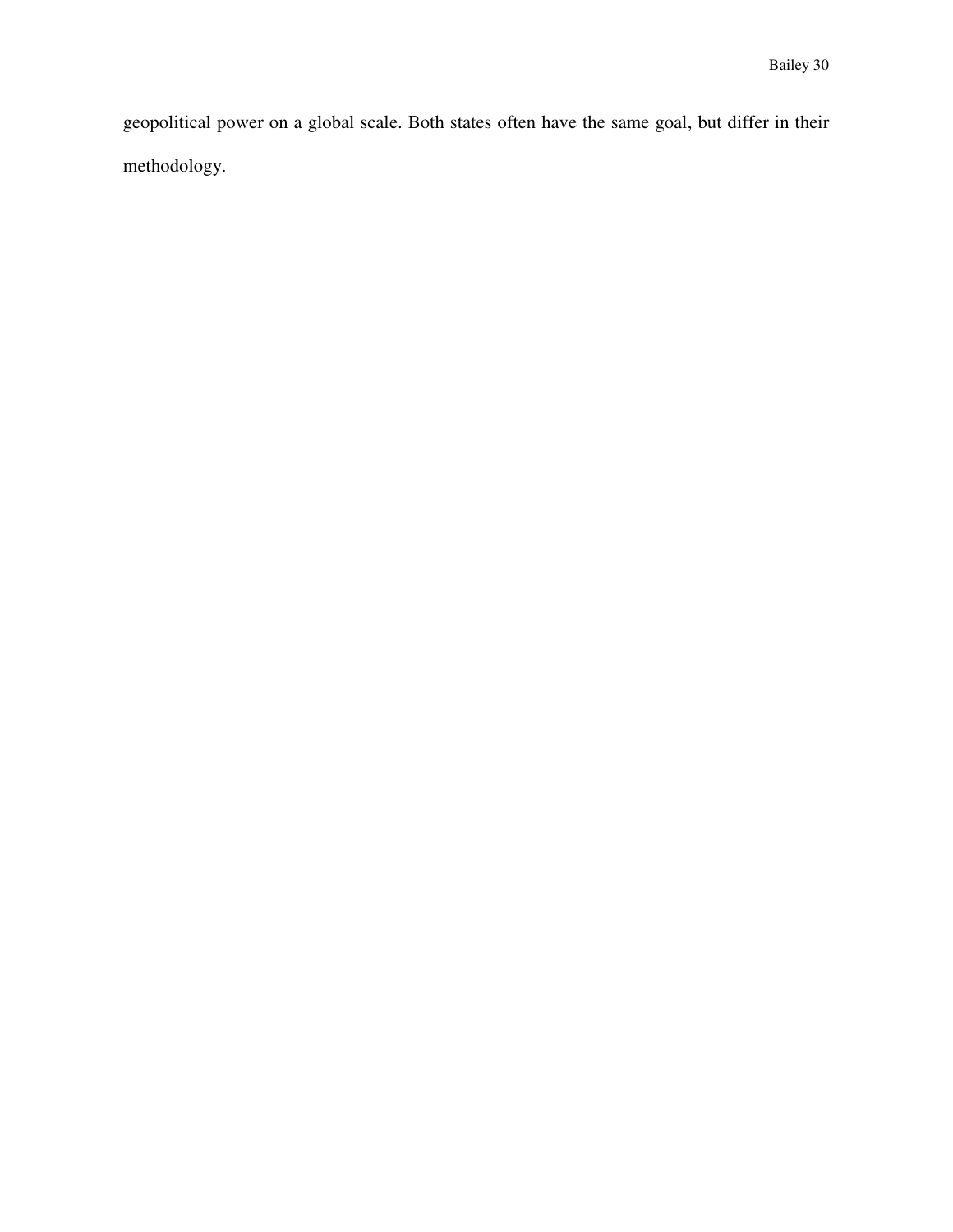Bailey 31

#### **Prospective**

As the last component of my research, I would like to explore two future scenarios for the relationship between Russia and Israel. First, the possibility of the West and Israel turning away from each other; second, the possibility of Moscow's complete turn towards the Arab Middle Eastern countries.

 The West turning completely from Israel seems highly unlikely, as the United States would find a difficult time ignoring Israel and their past relationship, as well as the loud Israeli lobby in Washington. However, some Western European countries have been more receptive to the idea of Palestine; consider Sweden as it has recently diplomatically recognized Palestine.<sup>91</sup> If this situation did occur, Israel would certainly turn to Russia as its protector, and most likely face additional pressure in reaching a deal with the Palestinians. If Israel did concede to the pressure, Russia would delight in this situation. Both Israel and Palestine would be likely to choose Russia to serve in a mediating capacity, further increasing Russia's involvement in the Middle East. Additionally, Moscow could claim credit when some semblance of an agreement was reached.<sup>92</sup> Regardless, economic, technological, and diplomatic ties with Israel would continue for as long as Russia saw beneficial for its own needs.

 The second situation, Russia abandoning the relationship with Israel, is also unlikely due to the cultural and economic relationships between the two. However, if Russia were to streamline their Middle Eastern approach to only Arab nations, Israel would suffer more than Russia. As Russia provides energy as well as a trade market for the Israelis, the termination of the alliance would be quite harmful. If this situation were to occur, Israel would still be

 $91$  Howell, 9 November 2014.

<sup>92</sup> Goodarzi, 11 November 2014.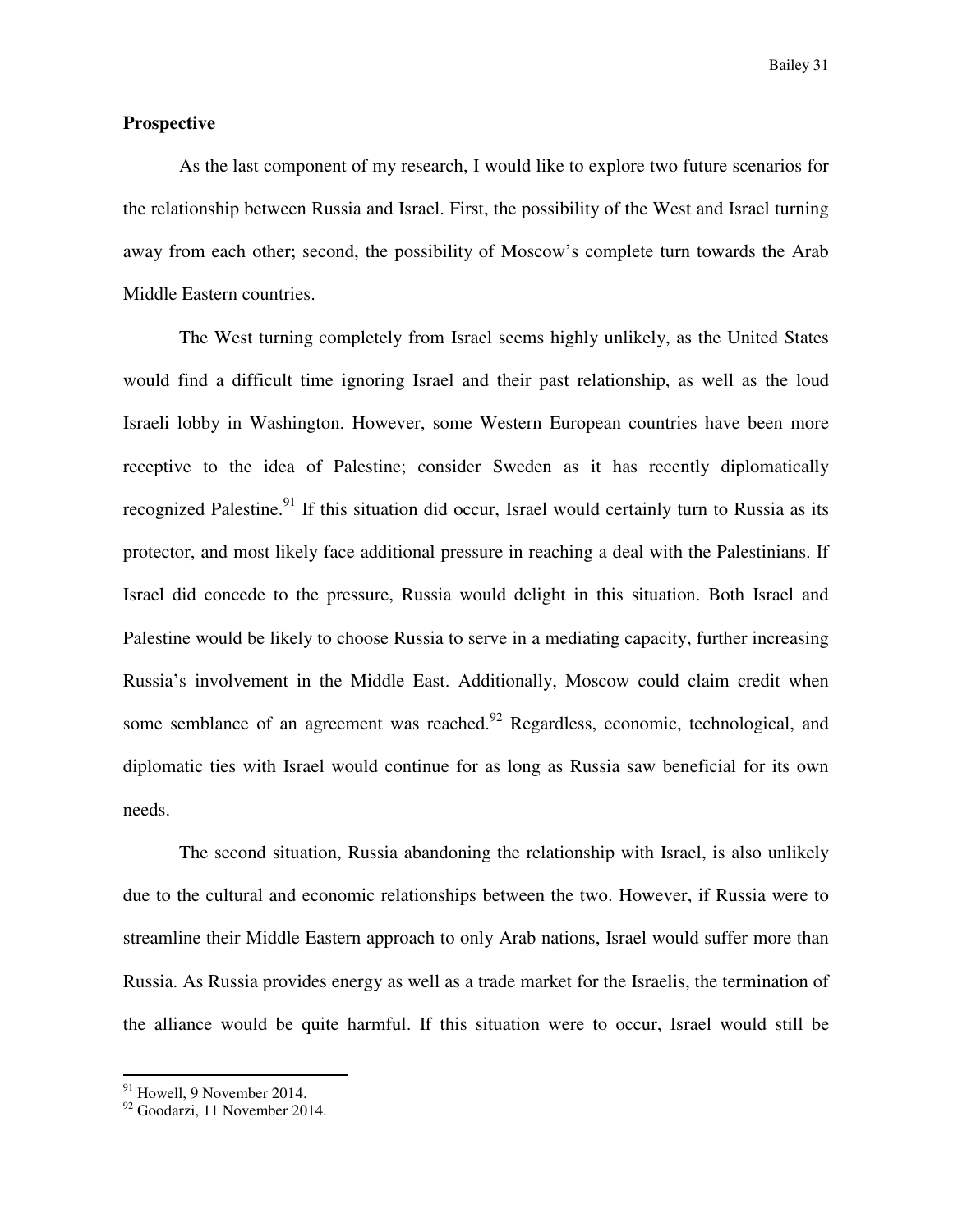pressured into reaching an agreement with the Palestinians, though Russia would be the party doing a majority of the pressuring. Russia would struggle very little and have fewer restraints in supplying Iran, Iraq, and Syria, as well as helping to arm the Palestinians. Still, Russia would face continued, and possibly stronger, opposition from Western Europe and the United States, as the West would surely continue their embrace of Israel. This situation is, perhaps, as unlikely as the first, though would certainly change the dynamics in the Middle East.

 In the end, the most likely scenario for the future of the alliance is continued growth as is. Israel will continue to be allied with the West, while having a soft spot for Russia and Putin. Moscow will continue to build relationships with multiple states in the Middle East while holding Israel in a distinct position. The alliance between the two will grow, to the dismay of the West, though there will be no interference. When the time comes for an Arab-Israeli peace, I believe Russia will play a large role in mediating the conflict.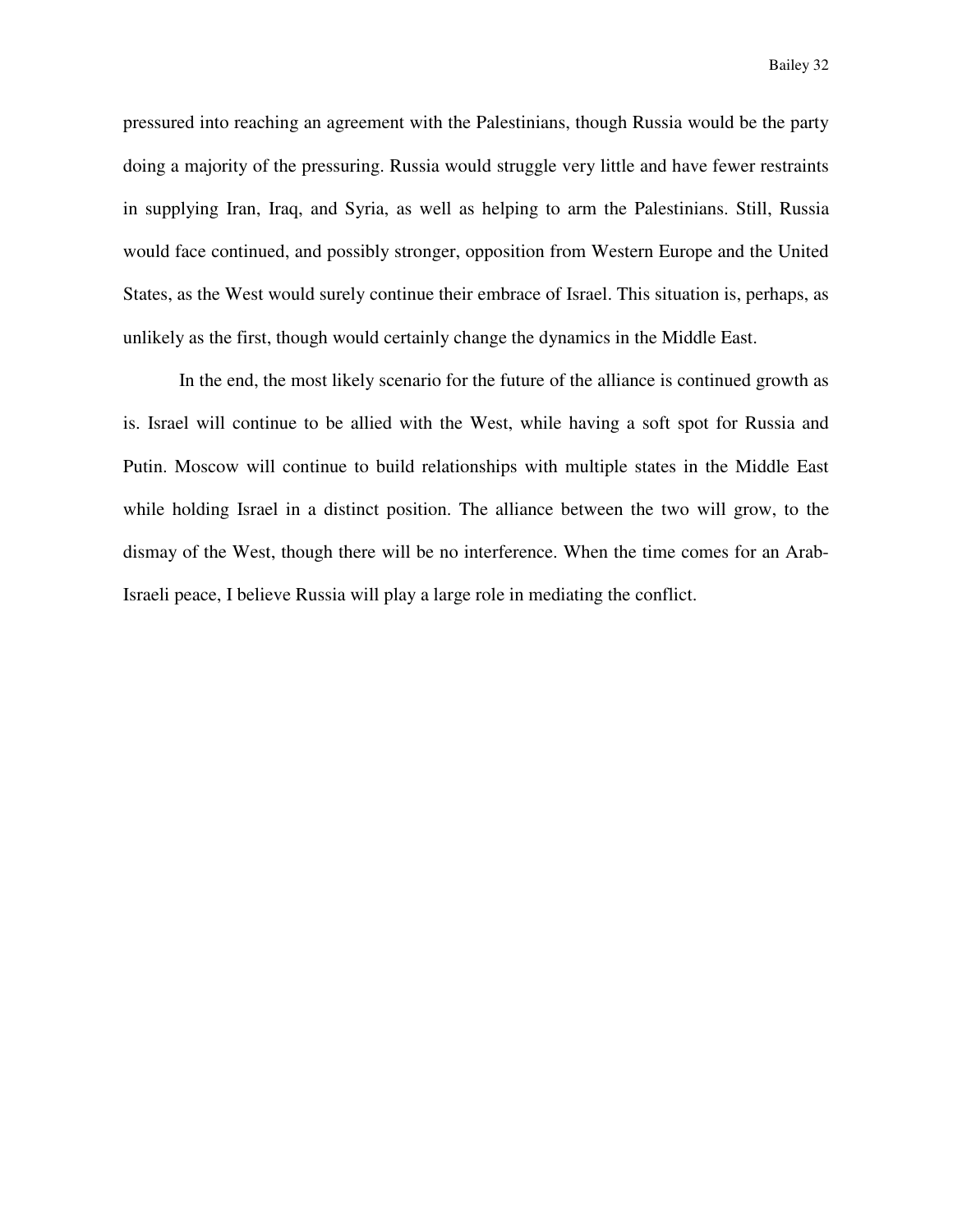Bailey 33

#### **Conclusion**

 From Israel's beginning in the 1940s, the Israeli-Russo relationship has been complicated and multi-faceted. Despite the Soviet Union's prevalent role in Israel's creation, ties soon disintegrated and did not fully return until the 1990s. Since Yeltsin came to power, Russia and Israel have enjoyed a swiftly growing relationship that includes economic, cultural, technological, environmental, and energy diplomacy. Israel and Russia are connected in numerous, permanent ways. Russians even make up close to fifteen percent of the Israeli population. The alliance is undeniable, though it has largely been ignored by both academia and other states.

Israel-Russo relations have implications beyond Israel and Russia's borders. Their alliance has affected politics across the Middle East, as well as in the United States and, to some degree, Western Europe. Their current diplomatic ties are relatively new, having developed within the past twenty-five years, but are sure to grow and become more complicated as time goes on. Russia enjoys relations with multiple countries in the Middle East, and Israel enjoys strong relations with the West. Still, their contradictory positions function to create an incredible strategic alliance between the two.

It is clear that Russia will continue to play a large role in the Middle East, including in Israel. The alliance is strategic, strong, and growing. Overall, the relationship between Israel and Russia seems unlikely and complicated, but must be considered in an accurate analysis of Middle Eastern geopolitics and the state of global power.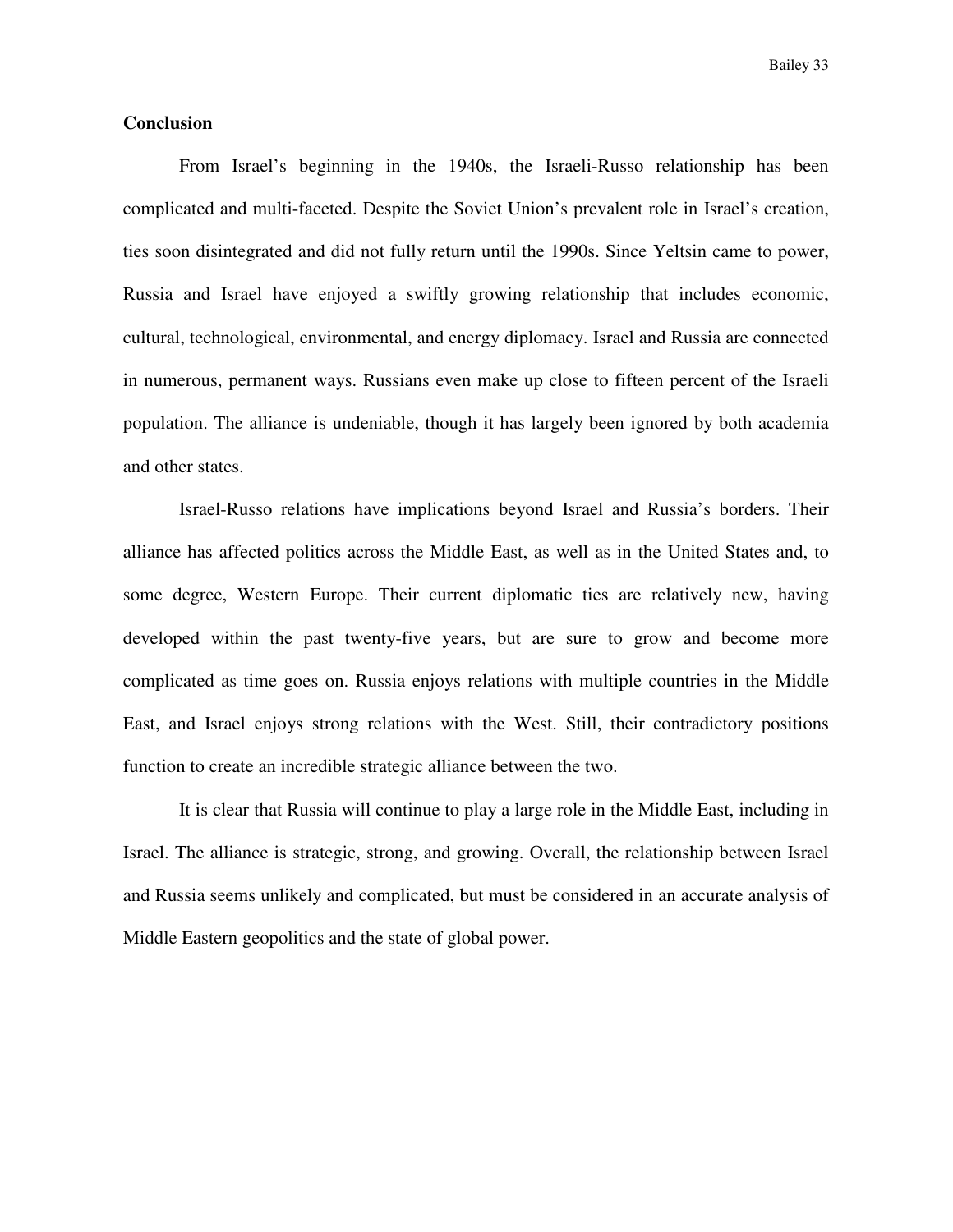#### **Bibliography**

"A Hazy Landmark." *Transitions Online*, 2 May 2005.

Anonymous. Interview by Megan Bailey. 14 November 2014.

- Ben-Porat, Illa. "Perpetual Diaspora, Changing Homelands: The Construction of Russian Speaking Jews as a Diaspora of Both Israel and Russia." *Nationalism and Ethnic Politics* 17 (2011): 75-95.
- Bermant, Azriel. "Israel should beware ally Russia." *The Jewish Chronicle Online*, 23 September 2014.
- Coalson, Robert. "Putin Pledges to Protect All Ethnic Russians Anywhere. So, Where Are They?" *Radio Free Europe, Radio Liberty*, 10 April 2014.
- Emmons, Shelese. "Russian Jewish Immigration and its Effect on the State of Israel." *Indiana Journal of Global Legal Studies* 5 (1997): 341-355.
- Evron, Boas. "Israel's Shifting Identity." *Palestine-Israel Journal Of Politics, Economics and Culture* 8 (2002): 102-107.
- Feldschreiber, Jared. "An Alliance of Necessity: Putin's Russia Enjoys a Strategic Partnership With Israel." *Berggruen Institute on Governance's The World Post* 1 July 2014.
- Freedman, Robert O. "Israeli-Russia Relations since the Collapse of the Soviet Union." *Middle East Journal* 49 (1995): 233-347.

Freedman, Robert O. "Russia and Israel under Yeltsin." *Israel Studies* 3 (1998): 140-169.

Glover, Peter and Michael Economides. "Russia's new Middle Eastern energy game." *The Commentator*, 24 August 2013.

Golan, Galia. "Gorbachev's Middle East Strategy." *The New York Times*, Fall 1987.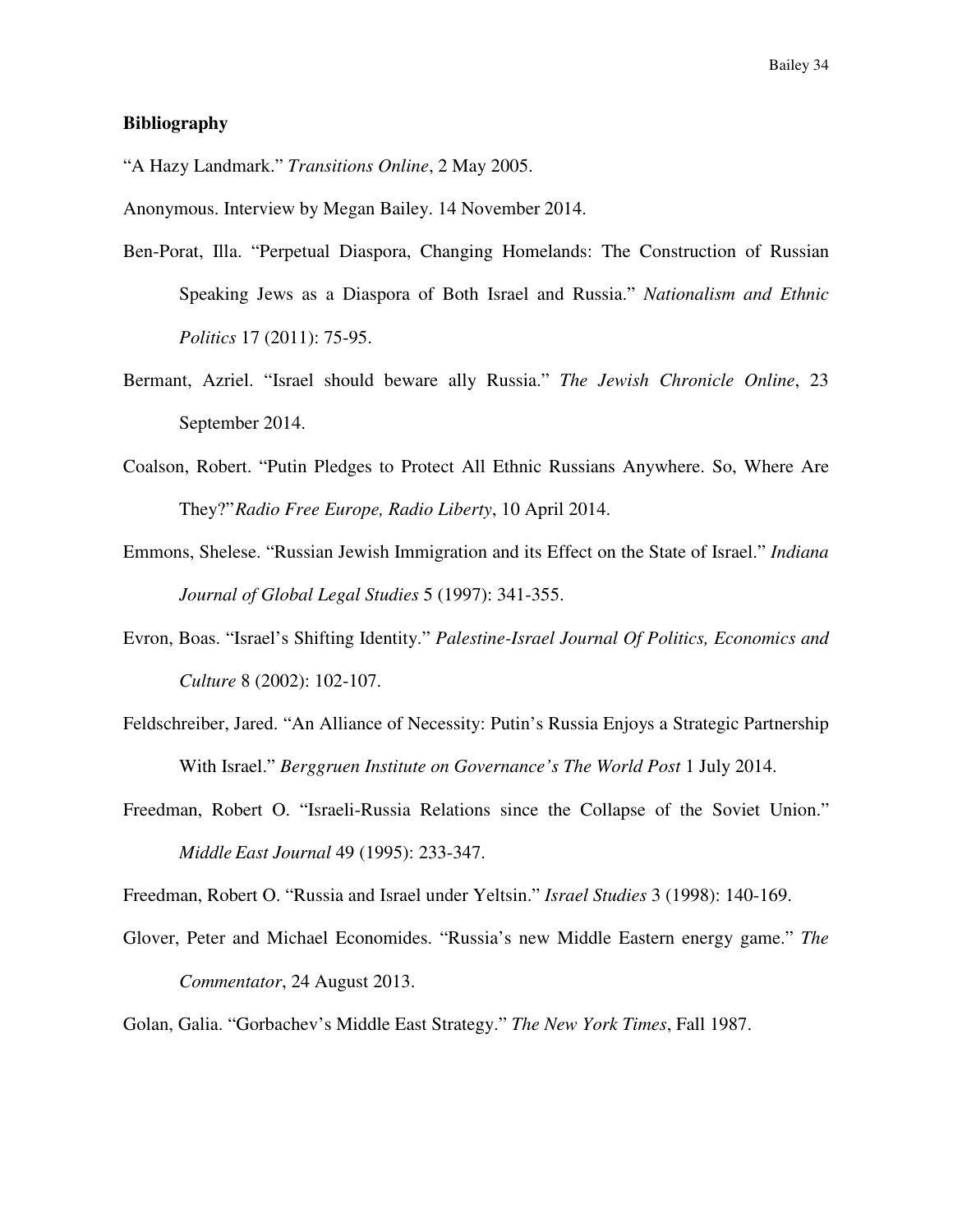Goldender, Dorit. "Russia and Israel: Strategic Partners that Sing the Same Folk Songs." *International Affairs (Moscow)* 17 (2011): 117-124.

Goodarzi, Jubin. Interview by Megan Bailey. Webster University on 11 November 2014.

Howell, Noel. Interview by Megan Bailey. Andersson household on 9 November 2014.

- Ivanavov, Yuri. "CAUTION: ZIONISM! Essays on the ideology, practice, and organisation of Zionism." Moscow: Progress Publishers, 1970.
- Lichfield, Gideon. "Russia Invades the Middle East." *New Statesman* 134 (2005): 34-35.
- Katz, Mark N. "Putin's Pro-Israel Policy." *Middle East Quarterly* 12 (2005): 1-10.
- Reeves, Philip. "On Multiple Fronts, Russian Jews Reshape Israel." *National Public Radio*, 2 January 2013.
- Reich, Bernard and Stephen Gotowicki. "The United States and the Soviet Union in the Middle East." In *The Decline of the Soviet Union and the Transformation of the Middle East*. Boulder: Westview Press, 1994.
- Remennick, Larissa. "Transnational community in the making: Russian-Jewish immigrants of the 1990s in Israel." *Journal of Ethnic and Migration Studies* 28 (2002): 515-530.
- Rucker, Laurent. "Moscow's Surprise: The Soviet-Israeli Alliance of 1947-1949." Working paper, Woodrow Wilson International Center for Scholars.
- "Russia to import meat and dairy products from Israel." *Food Processing Technology*, 29 October 2014.
- Safronsky, Alex. Interview by Megan Bailey. Starbucks Coffee on 12 November 2014.
- Satanovsky, Eugene. "Israeli-Russian Relations: An Interesting Dynamic." *Carnegie: The Global Think Tank*, 23 September 2014.